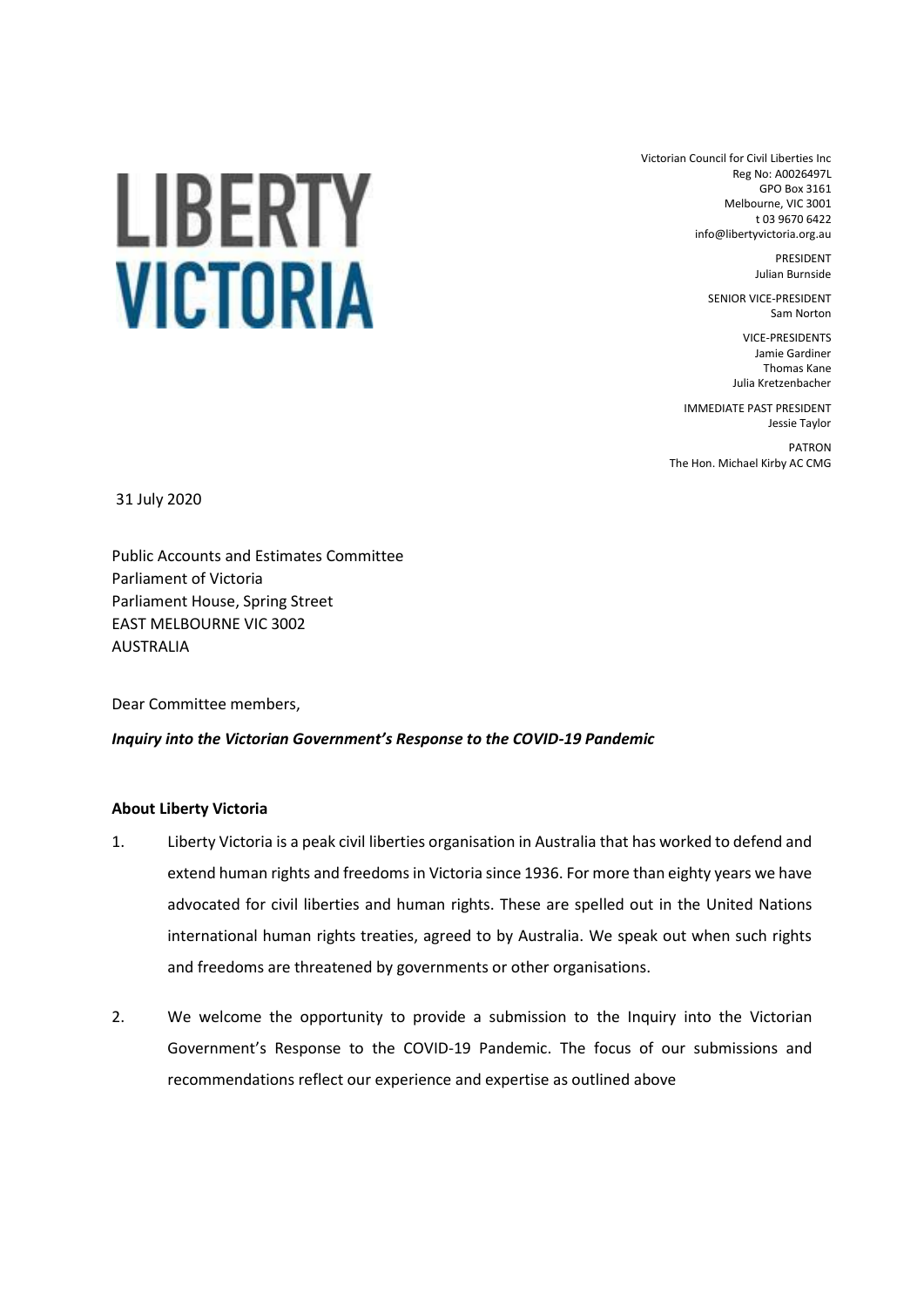#### **General comments**

- 3. Liberty Victoria recognises that the COVID-19 pandemic has resulted in an extraordinary public health crisis. The scale and severity of this crisis has required a response that necessarily limits the human rights and liberties of all Victorians. Sensibly, the focus of the response has been focused on saving lives. Many of these measures have been implemented through Directions under the *Public Health and Wellbeing Act 2008* (Vic) (**PHW Act**). Other changes have been introduced under the *COVID-19 (Emergency Measures) Act 2020* (**Omnibus Act**).
- 4. However, in times of such crises, the respect for and protection of human rights becomes more important than ever. Human rights abuses can occur when uncertainty and fear in the community are heightened, and when decisions are made in haste which may have unintended consequences. There have already been reports of increased discrimination towards people of certain ethnic backgrounds, an exacerbation of existing inequalities (for example, between landlords and renters), and harsh impacts on people in contact with the criminal justice system or in closed/locked environments (such as prisons, some care facilities and immigration detention).
- 5. Human rights must remain at the forefront to ensure each person's inherent dignity is respected and that responses to the pandemic are equitable and non-discriminatory.
- 6. In Victoria, human rights are principally protected by the *Charter of Human Rights and Responsibilities Act 2006* (Vic) (the **Charter**), including the rights to liberty, freedom of movement, peaceful assembly, and the right to privacy, family and home.<sup>1</sup> Of course these rights can be limited, but only to the extent necessary.<sup>2</sup>
- 7. Section 32 (1) of the Charter provides that statutory provisions must, in so far as is possible consistently with their purpose, be interpreted in a way that is compatible with human rights. Thus, where a legislative provision engages a human right referred to in the Charter, s 32(1) must be considered in conjunction with other ordinary principles of statutory interpretation.<sup>3</sup> It is arguable that the Stay at Home Directions issued under the PHW Act are subordinate

<sup>1</sup> *Charter of Human Rights and Responsibilities Act 2006*, ss 21, 12, 16, 13 respectively.

<sup>2</sup> *Charter of Human Rights and Responsibilities Act 2006*, s 7(2).

<sup>3</sup> *R v Momcilovic* (2010) 25 VR 436; *Noone, Director of Consumer Affairs Victoria v Operation Smile (Australia) Inc & Ors* (2012) 38 VR 569.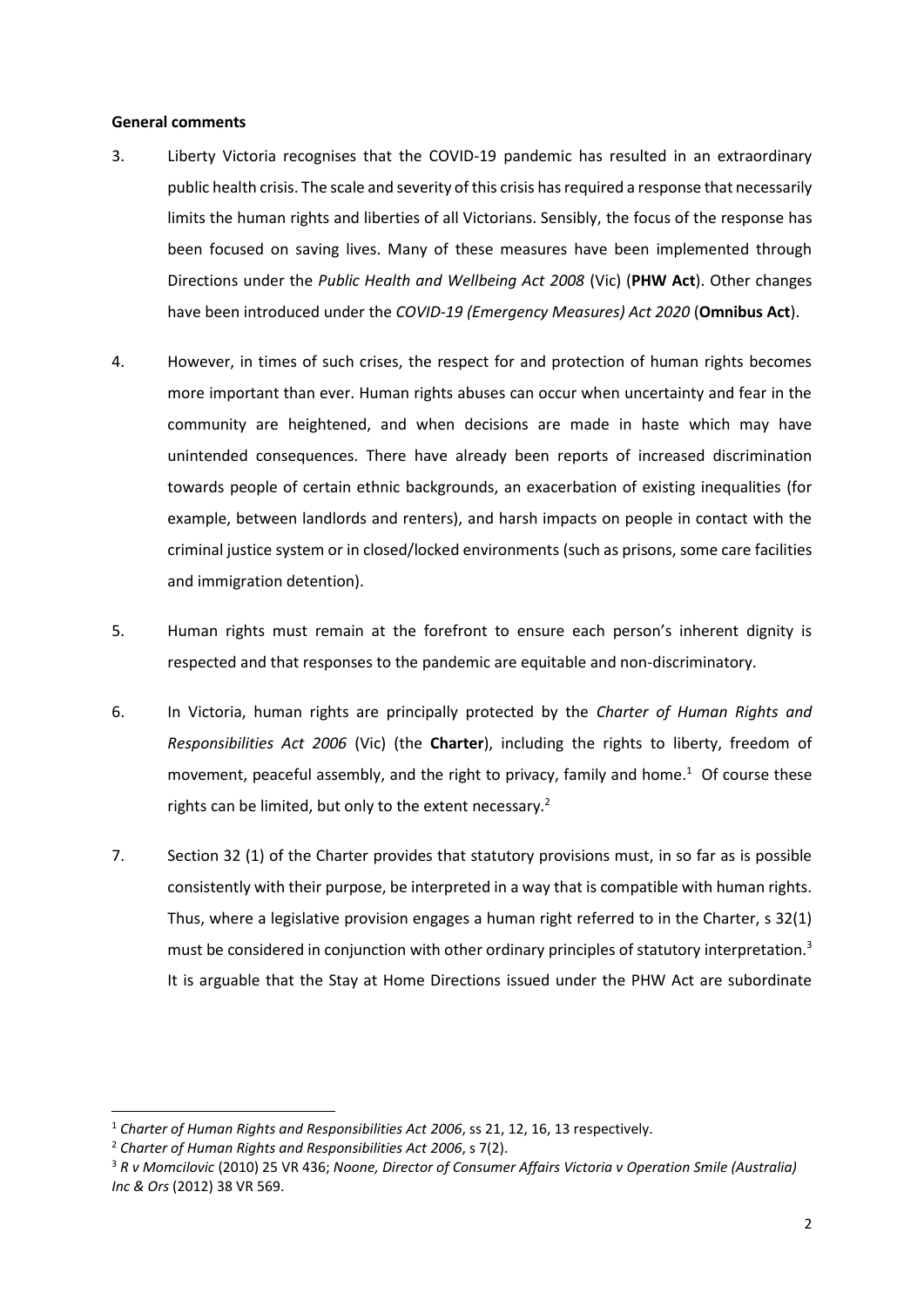instruments<sup>4</sup> and s 32(1) of the Charter applies so that the Stay at Home Directions (and other Directions) should be interpreted in a manner that is compatible with those rights.

- 8. Section 38(1) of the Charter makes it unlawful for a public authority to act in a way that is incompatible with a human right or fail to give proper consideration to a relevant human right. Once a human right is identified as limited by the action of a public authority (which includes the Chief Health Officer and Deputy Chief Health Officers, Authorised Officers and Victoria Police), the onus of 'demonstrably justifying' the limitation in accordance with s 7(2) of the Charter resides with the party seeking to uphold the limitation.<sup>5</sup> In light of what must be justified, the standard of proof is high. $6$
- 9. Section 28 of the Charter requires a Statement of Compatibility to be prepared in respect of any Bill introduced to Parliament. This process is intended to promote human rights throughout the process of developing legislation well before it becomes law. While Directions made under the PHW Act may not require a Statement of Compatibility to be prepared, a similar process should nevertheless take place when such Directions are being drafted or revised given the wide-ranging impacts they can have on various human rights.
- 10. Australia is also signatory to significant international human rights treaties. This includes the *International Covenant on Civil and Political Rights* (**ICCPR**) (on which the rights in the Charter are largely framed) and the *International Covenant on Economic, Social and Cultural Rights* (**ICESCR**) which recognises the rights to the highest attainable standard of physical and mental health and to adequate housing, and obliges state parties to take effective steps to realise those rights. International human rights law recognises that in states of emergency, rights under the ICCPR can be limited in order to protect the population so long as the restrictions

<sup>&</sup>lt;sup>4</sup> See the definition of 'statutory provision' pursuant to s 3(1) of the Charter. Arguably the Stay at Home Directions are instruments made under an Act and have a 'legislative character' pursuant to the definition of 'subordinate instrument' under s 38 of the *Interpretation of Legislation Act 1984* (Vic).

<sup>5</sup> *Re an application under the Major Crime (Investigative Powers) Act 2004*; *DAS v Victorian Human Rights & Equal Opportunity Commission* (2009) 24 VR 415; [2009] VSC 381 (*DAS*), (2009) 24 VR 415, 448 [147] (Warren CJ). Approved by the Court of Appeal in *R v Momcilovic* (2010) 25 VR 436, 475 [144]; *Children v Minister for Families and Children (No 2)* (2017) 52 VR 441, 498 [175] (John Dixon J).

<sup>&</sup>lt;sup>6</sup> Ibid. In *DAS* at 449 [148], Warren CJ cited with approval the observations of Dickson CJ in the celebrated judgment of *R v Oakes* [1986] 1 SCR 10 at 43 [70]:

There are… three important components of a proportionality test. First, the measures adopted must be carefully designed to achieve the objective in question. They must not be arbitrary, unfair or based on irrational considerations. In short, they must be rationally connected to the objective. Second, the means, even if rationally connected to the objective in this first sense, should impair "as little as possible" the right or freedom in question … Third, there must be a proportionality between the effects of the measures which are responsible for limiting the Charter right or freedom, and the objective which has been identified as of "sufficient importance." [citations omitted]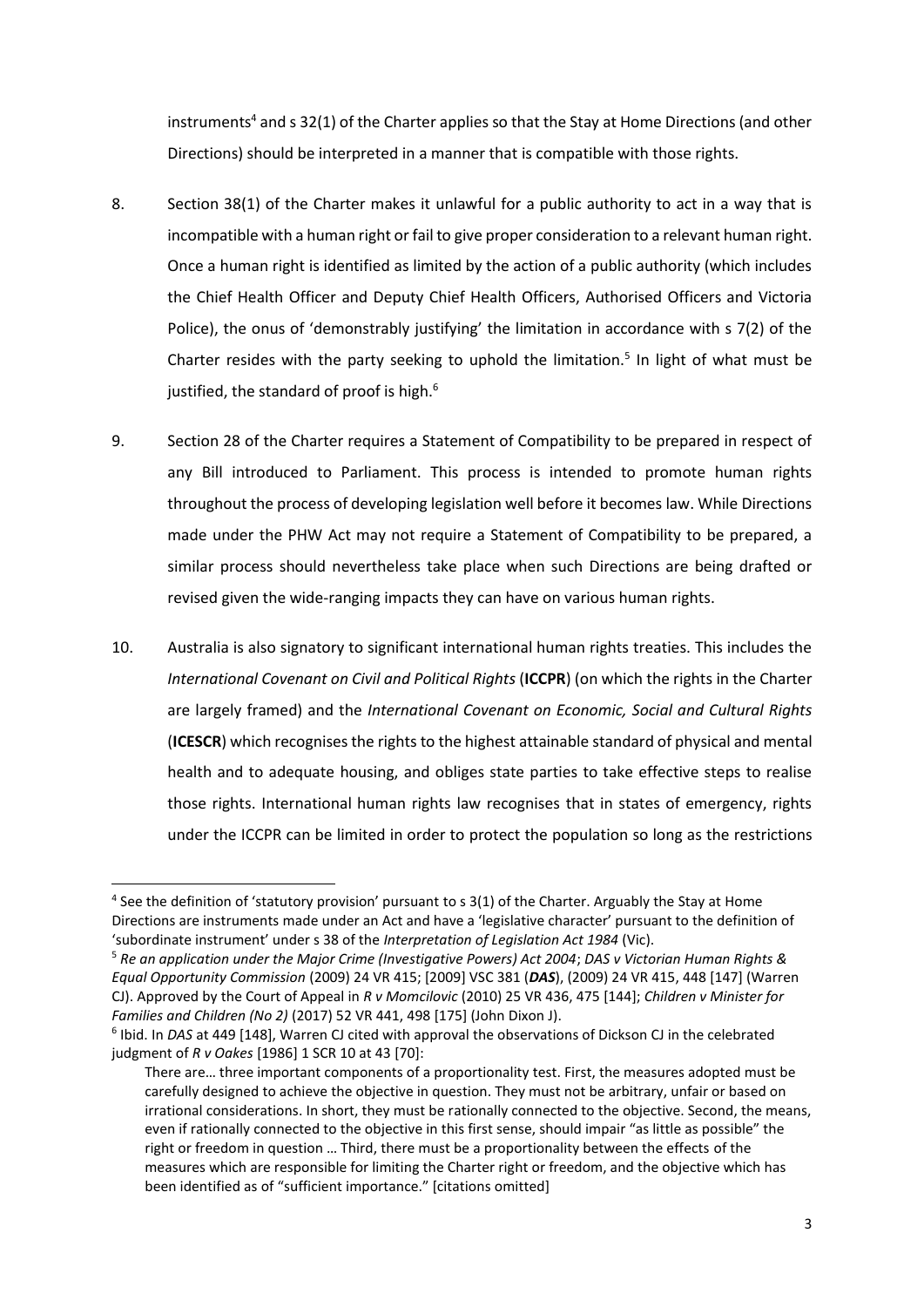are: lawful, for a legitimate purpose; necessary; proportionate (the least restrictive option); evidence-based; and temporary.<sup>7</sup> Similarly, rights guaranteed by the ICESCR can only be limited in narrow circumstances.<sup>8</sup> Insofar as measures taken or supported by Victoria might infringe on these treaties, Australia may become responsible internationally for the nonperformance of its obligations.

- 11. Notwithstanding our acceptance that human rights must be limited in the present circumstances, Liberty Victoria is concerned that there are examples of where the COVID-19 response — either through the design of regulation or through the actions of public authorities — has been disproportionate.
- 12. Before outlining our specific concerns (below), we make some general observations.
- 13. Firstly, it is Liberty Victoria's view that there was inadequate consultation when measures were introduced by the Victorian Government. Understandably, in the midst of a pandemic, important decisions need to be made quickly, and often on a daily basis. A State of Emergency was declared on 16 March 2020.<sup>9</sup> The COVID-19 (Emergency Measures) Bill 2020 was not introduced to Parliament until 23 April 2020. As far as Liberty Victoria is aware, there was no public consultation on the draft version of the Bill (even for urgent submissions) despite it being clear that the emergency measures would significantly impact the Victorian community.
- 14. Other major decisions similarly involved little public consultation and resulted in confusion and worry. For example, Liberty Victoria is unaware of any consultation before implementing the "hard lockdown" of public housing towers. Indeed, many residents were not provided with

 $7$  The Siracusa Principles specifically provide that restrictions on human rights must be: provided for and carried out in accordance with the law (lawful); directed toward a legitimate objective of general interest (legitimate purpose); strictly necessary in a democratic society to achieve the objective (necessary); the least intrusive and restrictive available to reach the objective (least restrictive option); based on scientific evidence and neither arbitrary nor discriminatory in application (evidence-based); and of limited duration, respectful of human dignity, and subject to review (temporary).

<sup>8</sup> Art 4 of the *International Covenant on Economic, Social and Cultural Rights* provides the enjoyment of the rights guaranteed by the Covenant "only to such limitations as are determined by law only in so far as this may be compatible with the nature of these rights and solely for the purpose of promoting the general welfare in a democratic society."

<sup>9</sup> Victoria Government Gazette, 'Declaration of a State of Emergency' (16 March 2020).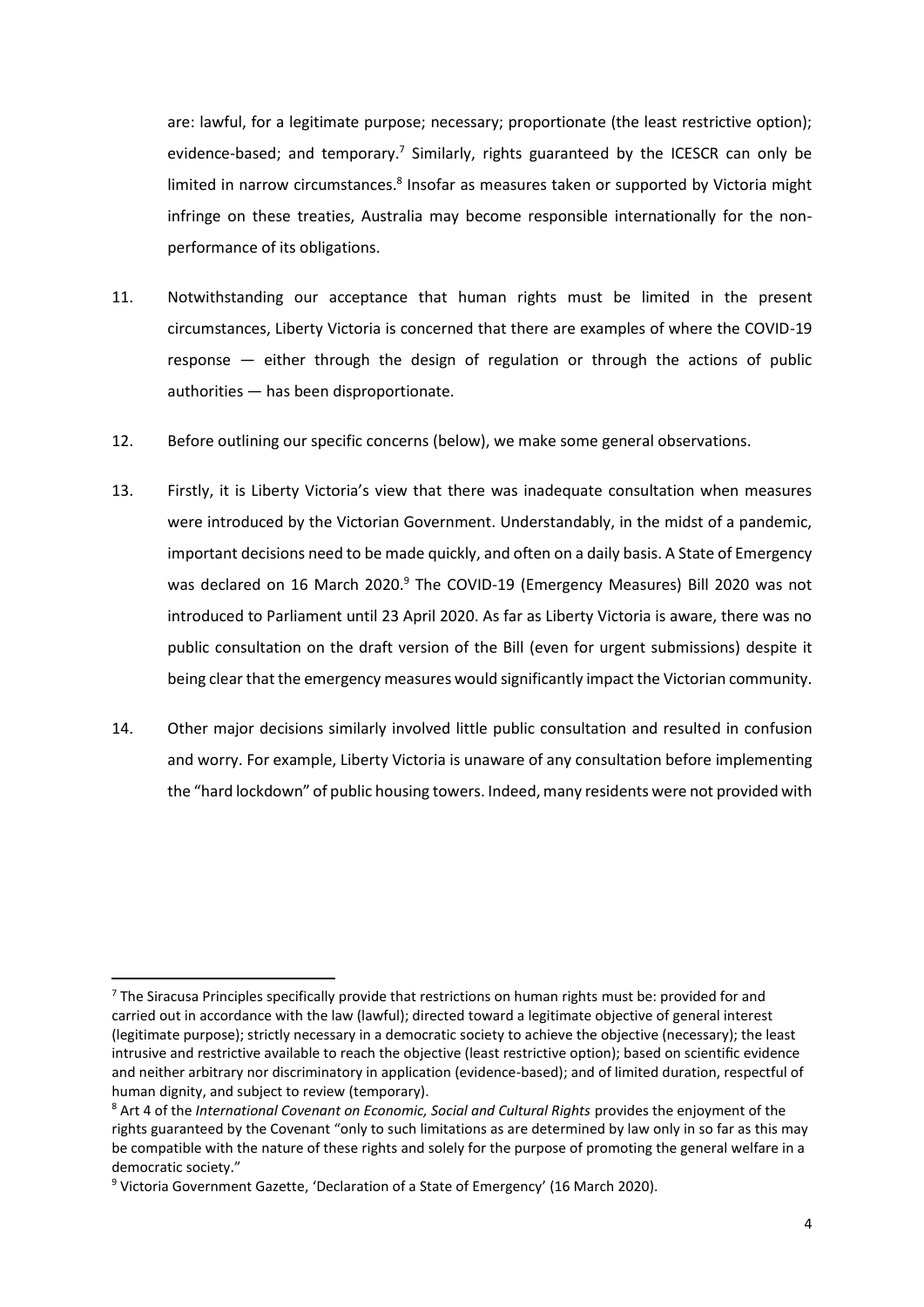notice and were left uncertain about their ability to access to food, medicine or other support services<sup>10</sup> — and, in one case, access to their premature newborn baby.<sup>11</sup>

- 15. We acknowledge that responding to the COVID-19 pandemic is challenging and that some of the issues created by Government actions or decisions have since been addressed. However, some issues could have been avoided if there had been wider community input.
- 16. Secondly, and relatedly, Liberty Victoria believes that the temporary suspension of Parliament removed important scrutiny at a time when it was needed most.
- 17. The exercise of extraordinary powers during an emergency comes at the expense of human rights and often with significant expenditure of public funds. It is therefore essential in a properly functioning democracy that Parliament continues to operate uninterrupted as far as is possible to ensure that the exercise of those powers  $-$  which affect all Victorians  $-$  is subject to appropriate levels of oversight, and that decision-makers act transparently and are held to account.
- 18. The Victorian community, as with the rest of Australia, has adapted to the practical impediments posed by the responses to COVID 19. Many workplaces now pride themselves on being 'COVID-safe'. The courts have also gone to great lengths to ensure access to justice continues by introducing or expanding ways in which hearings can be conducted remotely.
- 19. In the absence of elimination of the virus, it is possible that Victoria may experience another 'spike' in infections. Indeed, the recent increase in numbers of people who have tested positive to the virus demonstrates how easily it can spread. The response in future should not be to suspend an entire branch of government again. The Victorian Parliament should likewise adapt.

<sup>&</sup>lt;sup>10</sup> Rachel Clayton, 'Melbourne residents in coronavirus hard lockdown fear for health impacts in public housing towers' ABC News (7 July 2020) [<https://www.abc.net.au/news/2020-07-07/health-concerns-rise-in](https://www.abc.net.au/news/2020-07-07/health-concerns-rise-in-coronavirus-melbourne-tower-lockdown/12427940)[coronavirus-melbourne-tower-lockdown/12427940>](https://www.abc.net.au/news/2020-07-07/health-concerns-rise-in-coronavirus-melbourne-tower-lockdown/12427940)

<sup>&</sup>lt;sup>11</sup> Margaret Paul, 'Parents caught in Melbourne public housing coronavirus lockdown stopped from visiting baby' *ABC News* (9 July 2020) [<https://www.abc.net.au/news/2020-07-09/coronavirus-public-housing](https://www.abc.net.au/news/2020-07-09/coronavirus-public-housing-lockdown-stops-parents-visit-baby/12439778)[lockdown-stops-parents-visit-baby/12439778>](https://www.abc.net.au/news/2020-07-09/coronavirus-public-housing-lockdown-stops-parents-visit-baby/12439778)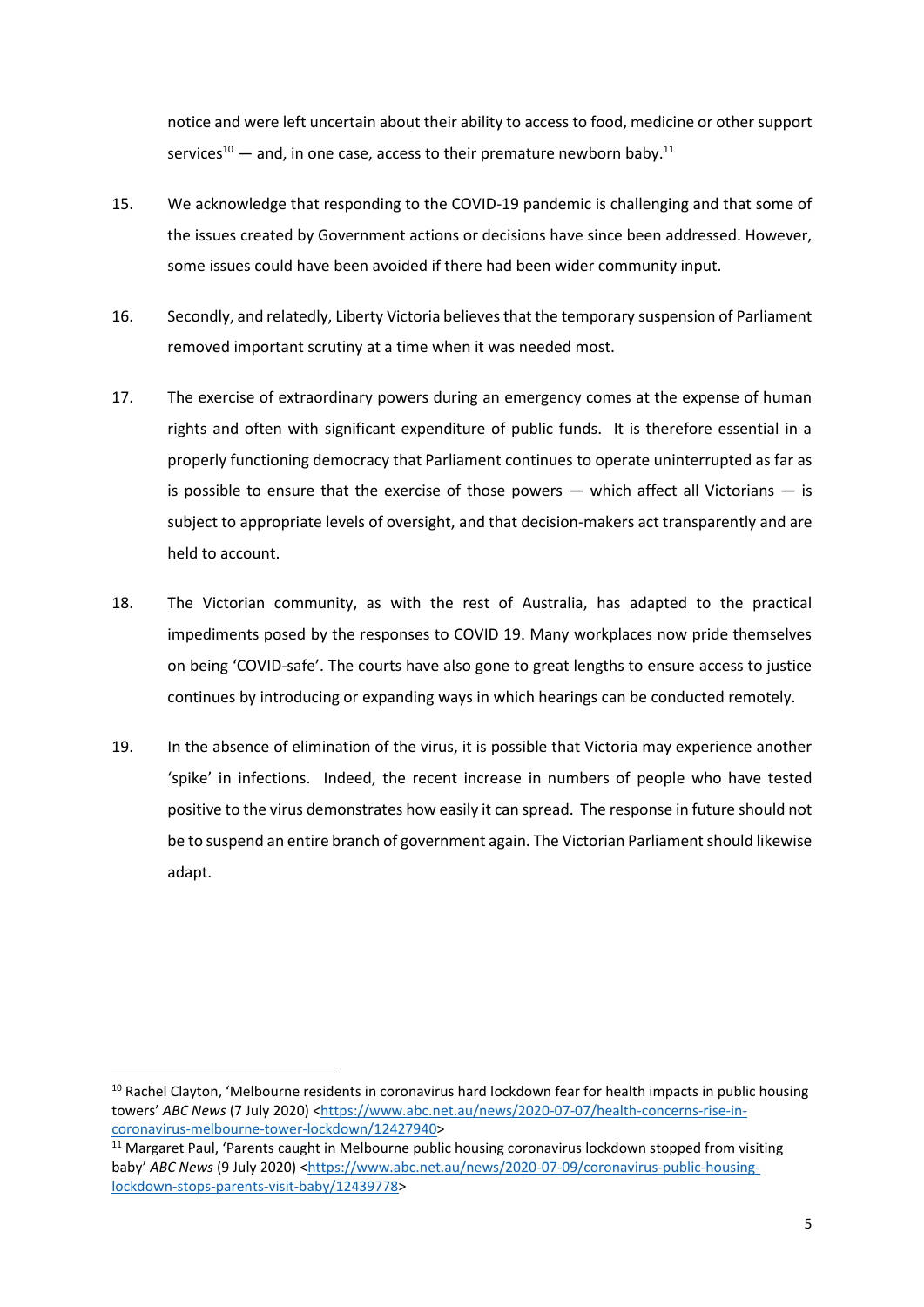#### **Policing the Public Health Directions**

#### *Issues in policing Stay at Home Directions*

- 20. Liberty Victoria is a partner of COVIDPolicing [\(https://covidpolicing.org.au/\)](https://covidpolicing.org.au/). Through this partnership, Liberty Victoria has been alerted to, and is concerned about, many reports of Victoria Police exercising its powers and issuing infringements in an arbitrary and inconsistent manner, particularly in relation to the Stay at Home Directions. Liberty Victoria refers to and adopts these accounts at the COVIDPolicing website.<sup>12</sup>
- 21. We are particularly concerned that police members may have been exercising their powers in a manner that disproportionately affects people from diverse cultural and linguistic backgrounds, what may be seen as lower social-economic backgrounds, and Aboriginal and Torres Strait Islander people. We understand that, despite calls from stakeholders, Victoria Police has not released the demographic data with regard to fines that have so far been issued.
- 22. In April 2020, it was reported that then Deputy Commissioner Shane Patton stated that the inconsistency and a lack of discretion in the enforcement of lockdown laws is eroding public confidence in Victoria Police.<sup>13</sup> While the announcement that all infringements would be reviewed is to be commended, Liberty Victoria remains concerned that many people may have received fines in circumstances where they either may not have breached the Directions, or they may have a defence of reasonable excuse for refusing or failing to comply with the direction or requirement pursuant to s 203(2) of the PHW Act.
- 23. Liberty Victoria is also concerned about the reported use of move-on powers against homeless persons, in circumstances where the Stay at Home Directions themselves contain an exception for homelessness (for persons without an "ordinary place of residence"), and accordingly would not properly inform the execution of move-on powers.
- 24. Liberty Victoria is also very concerned about the issuing of over \$43,000 of fines to those involved in the Good Friday protest at the Mantra Hotel in Preston as well as one of the persons being charged with "incitement" for allegedly organising the protest. We have made a detailed comment noting that the protesters, who engaged in a socially distant form of

<sup>&</sup>lt;sup>12</sup> See in particular COVIDPolicing, 'Weekly Roundups' (20 July 2020) [<https://covidpolicing.org.au/summary/>](https://covidpolicing.org.au/summary/). <sup>13</sup> See Tammy Mills, 'COVID-19 lockdown fines 'eroding public confidence, top cop warns', *The Age* (20 July 2020) [<https://www.theage.com.au/national/victoria/covid-19-lockdown-fines-eroding-public-confidence-top](https://www.theage.com.au/national/victoria/covid-19-lockdown-fines-eroding-public-confidence-top-cop-warns-20200413-p54jfk.html)[cop-warns-20200413-p54jfk.html>](https://www.theage.com.au/national/victoria/covid-19-lockdown-fines-eroding-public-confidence-top-cop-warns-20200413-p54jfk.html).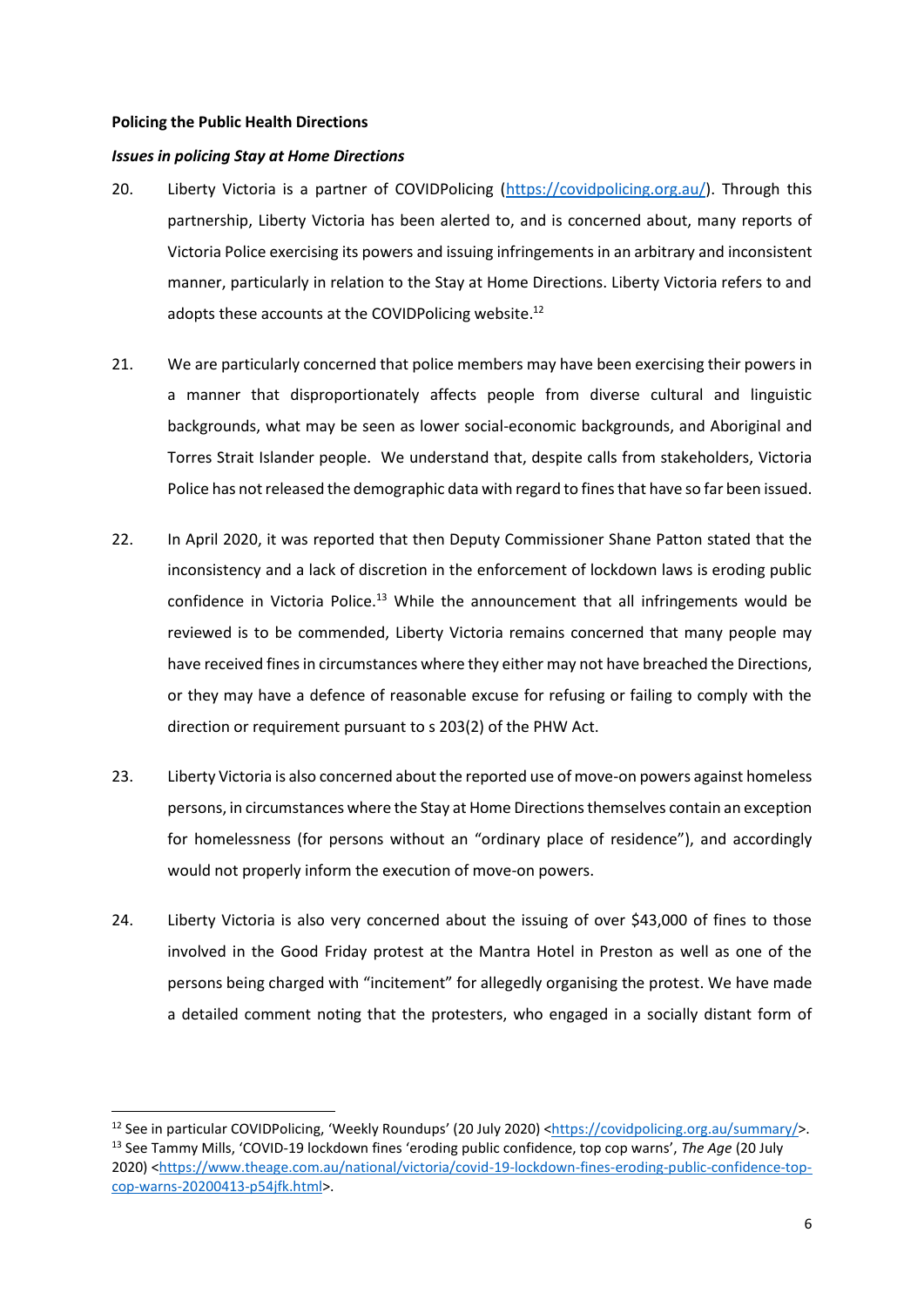protest, may well have defences under the Stay at Home Directions.<sup>14</sup> Liberty Victoria remains very concerned about the conditions of detention of those refugees and asylum seekers that were the subject of the protest, and notes the open letter of more than 1,000 doctors and other health professionals who have called for people seeking asylum and refugees being held in detention, including hotels, to be released into the community during the coronavirus pandemic. The letter, authored by Sydney paediatrician and refugee advocate David Isaacs, said that hotels being used as detention sites "constitute a very high-risk environment for detainees' mental and physical health".

- 25. Liberty Victoria also notes the recent Detention Orders made in relation to the nine public housing towers in Flemington and North Melbourne in July 2020. Liberty Victoria notes that in two of those towers, no cases of COVID-19 were found. We are concerned, amongst other things:
	- a. That there was a disproportionate police response to what is a public health issue, and in particular, this was imposed without consultation upon vulnerable communities. Many of the people living in the towers have experienced racial profiling by police in the past and many are refugees who in some cases have experienced trauma and fled from authoritarian State authorities. We are also concerned that there has been a continued police presence even after the towers have returned to stage 3 restrictions;
	- b. That there was not an adequate interpretation of the terms and purported justifications for the Detention Orders, resulting in residents who did not speak or read English to the requisite level not being properly informed of the reasons for, and conditions of, the Detention Orders;
	- c. That the limitations themselves were disproportionate in circumstances where residents of the towers were not free to leave to exercise or work (even in a socially distant manner), and required permission to leave for medical reasons; and
	- d. That there was a delay in the provision of culturally acceptable food.
- 26. In short, Liberty Victoria does not accept that these measures would have been imposed, without warning or consultation, on other more privileged communities in Victoria. Liberty Victoria is concerned that the serious limitations to the human rights of those residents would

<sup>14</sup> See Liberty Victoria, 'Media Release – Refugee Protest Arrest and Fines' (20 July 2020) [<https://libertyvictoria.org.au/content/media-release-%E2%80%93-refugee-protest-arrest-and-fines>](https://libertyvictoria.org.au/content/media-release-%E2%80%93-refugee-protest-arrest-and-fines).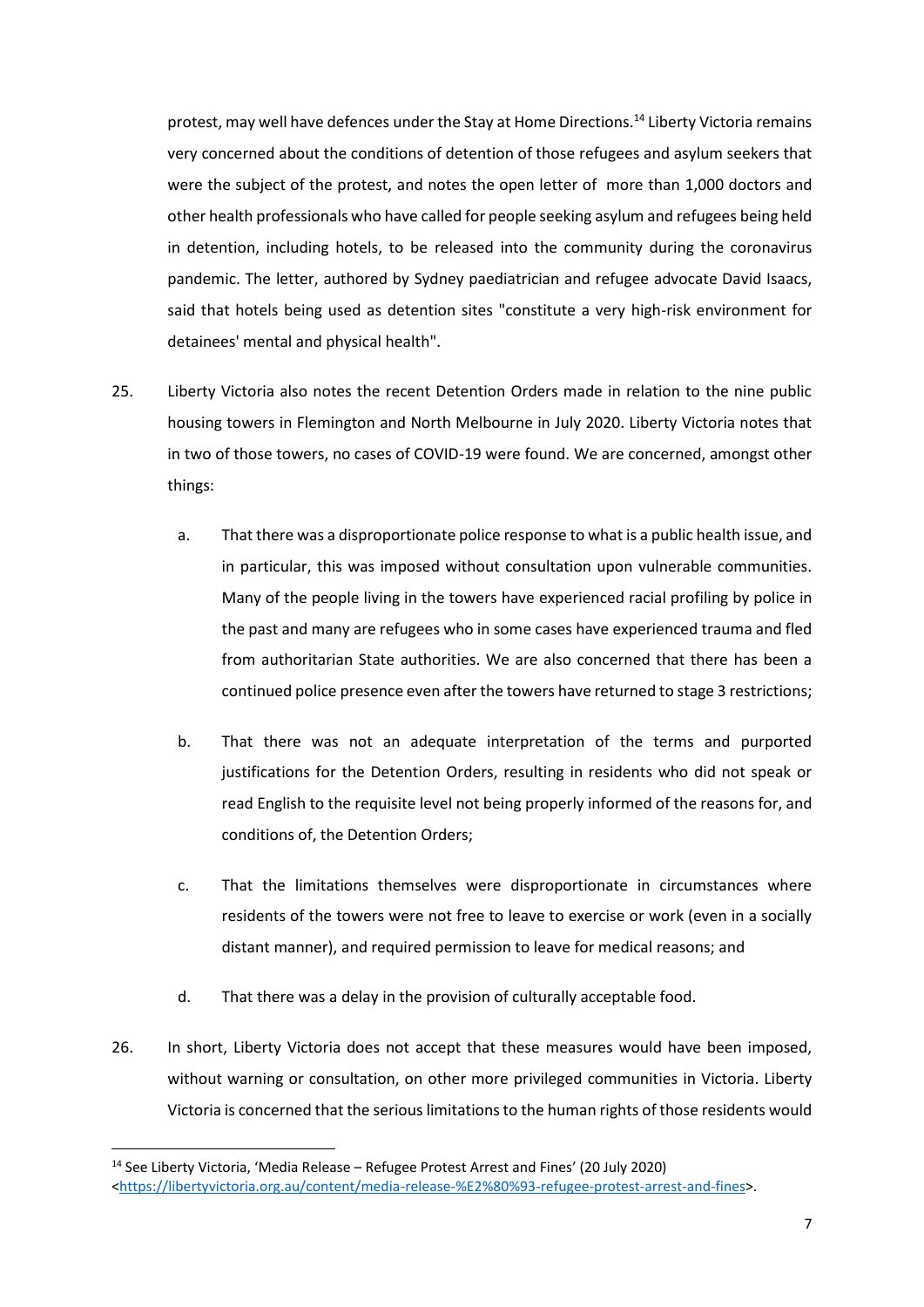fail to meet the proportionality test under the Charter. Liberty Victoria notes that this response is now subject to investigation by the Victorian Ombudsman.<sup>15</sup>

## *Concern with recent changes to Stay at Home Directions*

27. In relation to the recent Stay at Home Directions (Restricted Areas) (No 2), Liberty Victoria is concerned that the new clause 5(1A) (which was not contained in the earlier Directions) is a disproportionate limitation to the human rights of Victorians. Clause 5(1A) provides:

> A person may only leave their premises under subclause (1) where it does not involve unreasonable travel or travelling to a place for an unreasonable period of time.

> Note 1: unreasonable travel would include travel within or outside the Restricted Area to obtain goods or services that can be obtained closer to home.

> Note 2: unreasonable travel would include travel within the Restricted Area to exercise or outdoor recreation where that type of exercise can be done closer to home. Travelling to an area outside the Restricted Area for exercise or outdoor recreation is prohibited under these directions.

- 28. Liberty Victoria is concerned that such a provision turning on "reasonableness" leaves too much discretion in the hands of police, and further unreasonably impacts upon those isolated Victorians who, for example, were meeting a friend for exercise (often outside of their suburb but within the restricted area). Liberty Victoria notes that such exercise is vital for physical and mental health. We submit that Victorians should be able to travel within the restricted area for the purpose of (socially distant) exercise with another person.
- 29. Further, in relation to the recent Stay at Home Directions (Restricted Areas) (No 4), which make the wearing of face coverings mandatory, Liberty Victoria does not take issue with the requirement to wear such coverings when Victorians leave their homes. However, Liberty Victoria opposes the \$200 fine, which will invariably disproportionately impact upon those from perceived lower socio-economic backgrounds, including minorities. Police would be better placed to provide face masks rather than infringement notices, at least at the first instance of purported non-compliance. Liberty Victoria is also concerned about the possible impact on Victorians' right to privacy in having to reveal to Victoria Police any physical or mental illness, including disability, in order to avoid a fine for not wearing a mask.

<sup>15</sup> Victorian Ombudsman, 'Ombudsman announces investigation into treatment of public housing tenants in lockdown' (17 July 2020) [<https://www.ombudsman.vic.gov.au/our-impact/news/ombudsman-announces](https://www.ombudsman.vic.gov.au/our-impact/news/ombudsman-announces-investigation-into-treatment-of-public-housing-tenants-in-lockdown/)[investigation-into-treatment-of-public-housing-tenants-in-lockdown/>](https://www.ombudsman.vic.gov.au/our-impact/news/ombudsman-announces-investigation-into-treatment-of-public-housing-tenants-in-lockdown/).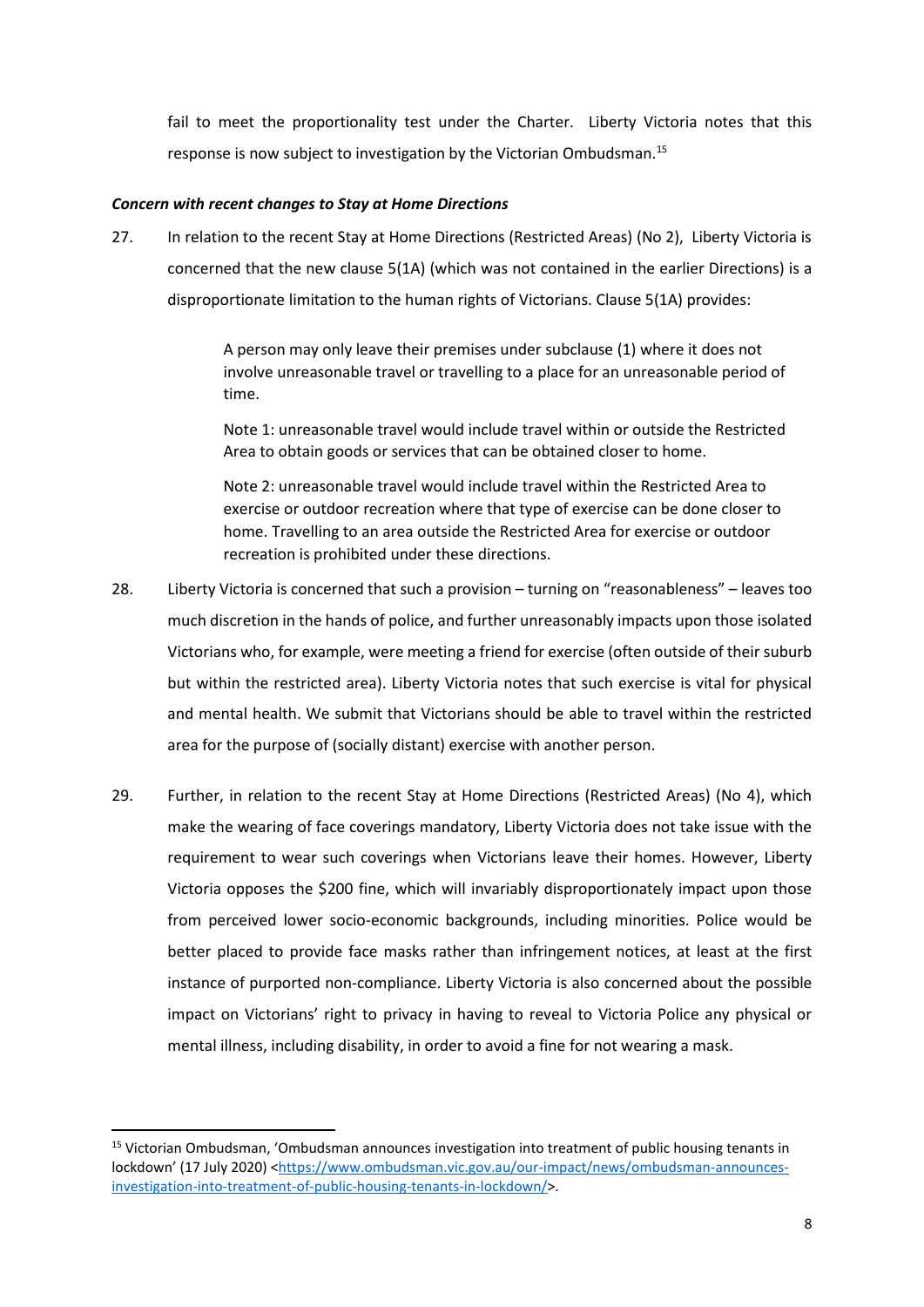#### **Prisons and Bail**

- 30. The impact of COVID-19 on the criminal justice system has perhaps most acutely impacted those being held in custody, including youth detention centres and adult prisons. While those in the community are able to stay at home and follow health directions (including by social distancing and mask-wearing), those in custody are unable to protect themselves in the same way, and live in an environment of over-crowding, poorer hygiene, and vastly increased risk.<sup>16</sup>
- 31. In the initial stages of the pandemic in this country, hundreds of academics, experts, justice and health advocates, and legal practitioners called for urgent action to reduce the risk of transmission of COVID-19 in the criminal justice system.<sup>17</sup> Liberty Victoria supported this call.<sup>18</sup>
- 32. Corrections Victoria implemented an array of severe restrictions to address the risks associated with COVID-19. The efficacy of these measures is unknown, but they have made conditions in custody more onerous for all. Since 28 March 2020, all prisoners on entry to prison custody are required to undergo a period of quarantine for 14 days where they experience significantly limited time out of their cell. The quarantine and isolation of prisoners has serious impacts on prisoners' mental health and well-being. More recently, a number of adult and child prisoners and those working at adult and youth prison facilities have been diagnosed with COVID-19. This has led to an increase in the "lockdown" of prisoners, including children, who during lockdowns no longer get to leave their cells and have access to fresh air and sunlight. Liberty Victoria is very concerned about the physical and mental impact this will have on child and adult prisoners, in particularly those already vulnerable due to their existing health and mental health issues.
- 33. At the completion of their quarantine, prisoners are subject to further restrictions on their movement and their ability to receive visitors (including lawyers and family) has been barred.
- 34. Programs aimed at rehabilitation have ceased or been dramatically reduced prisoners are unable to access mental health programs, anger management counselling, alcohol and drug

<sup>16</sup> Adj Prof Lesley Russell, 'Why prisons in Victoria are locked up and locked down' *The Conversation* (23 July 2020) [<https://theconversation.com/why-prisons-in-victoria-are-locked-up-and-locked-down-143178>](https://theconversation.com/why-prisons-in-victoria-are-locked-up-and-locked-down-143178). <sup>17</sup> Liberty Victoria, 'Support for calls for Humane Decarceration during the COVID-19 Pandemic.' (29 March 2020) [<https://libertyvictoria.org.au/content/liberty-victoria-supports-calls-humane-decarceration-during](https://libertyvictoria.org.au/content/liberty-victoria-supports-calls-humane-decarceration-during-covid-19-pandemic-you-cannot)[covid-19-pandemic-you-cannot>](https://libertyvictoria.org.au/content/liberty-victoria-supports-calls-humane-decarceration-during-covid-19-pandemic-you-cannot).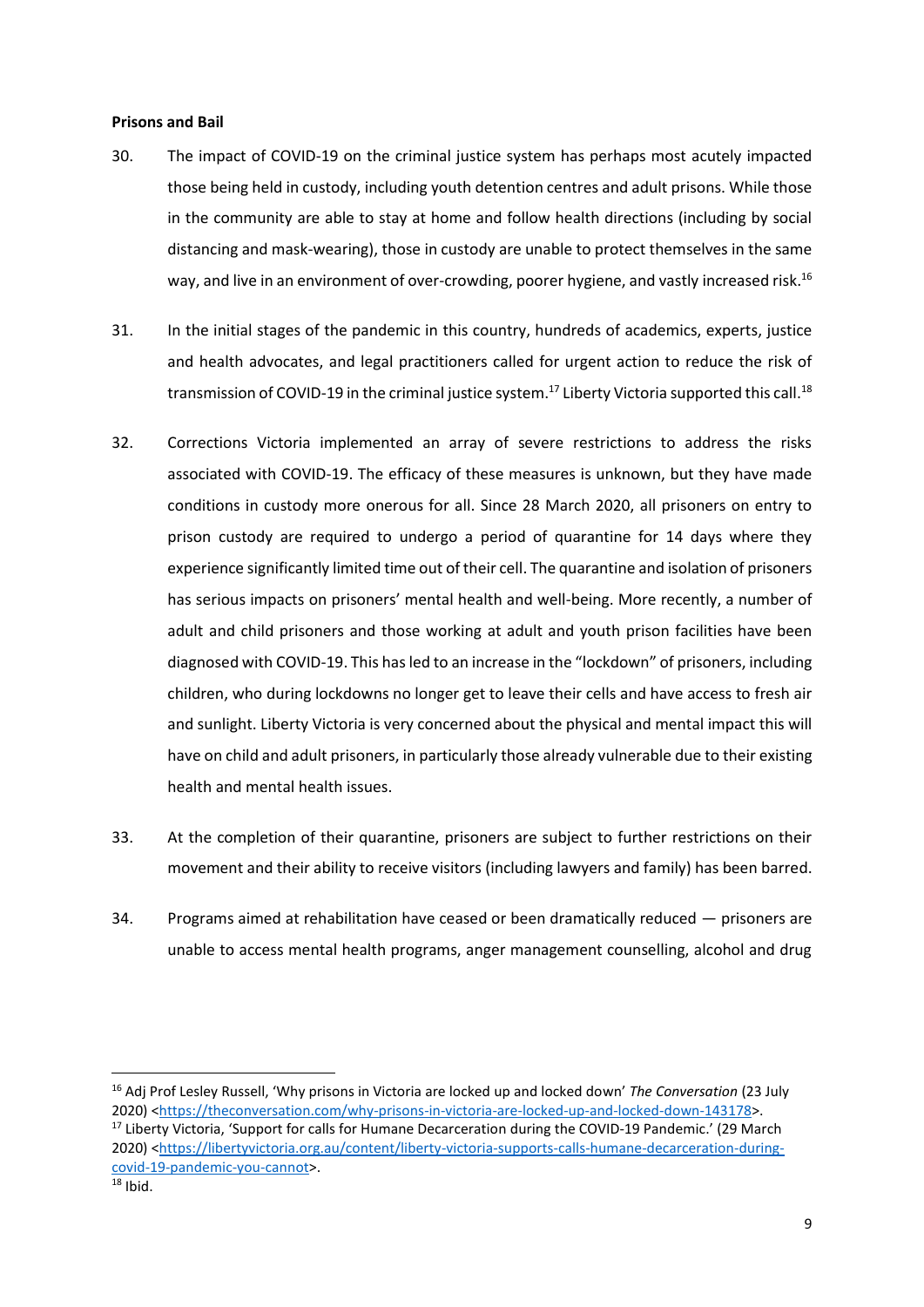counselling, and other courses. As recently observed by the Victorian Court of Appeal in *Freeburn v The Queen [No 2]*: 19

[I]it is relevant to take into account the impact of the lockdown restrictions that have been imposed as a result of the COVID-19 pandemic, and that have been applicable to the appellant and indeed to other prisoners in Victoria. As a result of those restrictions, the appellant has not had the opportunity to have contact visits, and the COVID-19 restrictions have been an additional factor (apart from his placement in a management unit) limiting the time that he might be able to spend out of his cell each day. The appellant's placement, and the COVID-19 restrictions, have also meant that the appellant has had very limited opportunity to participate in courses directed to his rehabilitation, and to engage in meaningful work. Those circumstances, together with the appellant's psychological condition, have meant that his time in custody has been, and will, we apprehend, continue to be, more onerous than otherwise would be the case for a prisoner in normal health.

- 35. Liberty Victoria is concerned about the impact of these restrictions on the safety and welfare of those in custody as well as the impact on their right to humane treatment while in custody.
- 36. Further, many people in custody have chronic conditions such as asthma, diabetes and heartdisease. In addition, there are many vulnerable groups that suffer from poorer health outcomes and are at greater risk of serious infection from the COVID-19 virus – these include Aboriginal and Torres Strait Islander people, homeless people, people living with disabilities, and those from lower socio-economic backgrounds. There have been no specific measures introduced to address the added risks faced by these people.
- 37. Unfortunately, it now appears that there are cases of COVID-19 in Victoria's prison system.<sup>20</sup> Liberty Victoria repeats its call that there should be controlled decarceration to protect the rights of prisoners, including those on remand (who are presumed innocent), those who are particularly vulnerable (the elderly and those with underlying health conditions) and those serving short sentences.

 $19$  [2020] VSCA 176, [61] (Kyrou, Kaye and Emerton JJA).

<sup>&</sup>lt;sup>20</sup> Corrections Victoria reports that, either due to positive cases of COVID-19 (at two locations at least) or out of precaution, strict lockdown measures – including forced isolation for up to 14 days – have been implemented at some point in time at the Metropolitan Remand Centre, Melbourne Assessment Prison, Ravenhall Correctional Centre, Loddon Prison, Tarrengower Prison, Fulham Correctional Centre, Barwon Prison and Langi Kal Kal Prison: Corrections Victoria, 'Our response to coronavirus (COVID-19)' (31 July 2020) [<https://www.corrections.vic.gov.au/covid19>](https://www.corrections.vic.gov.au/covid19).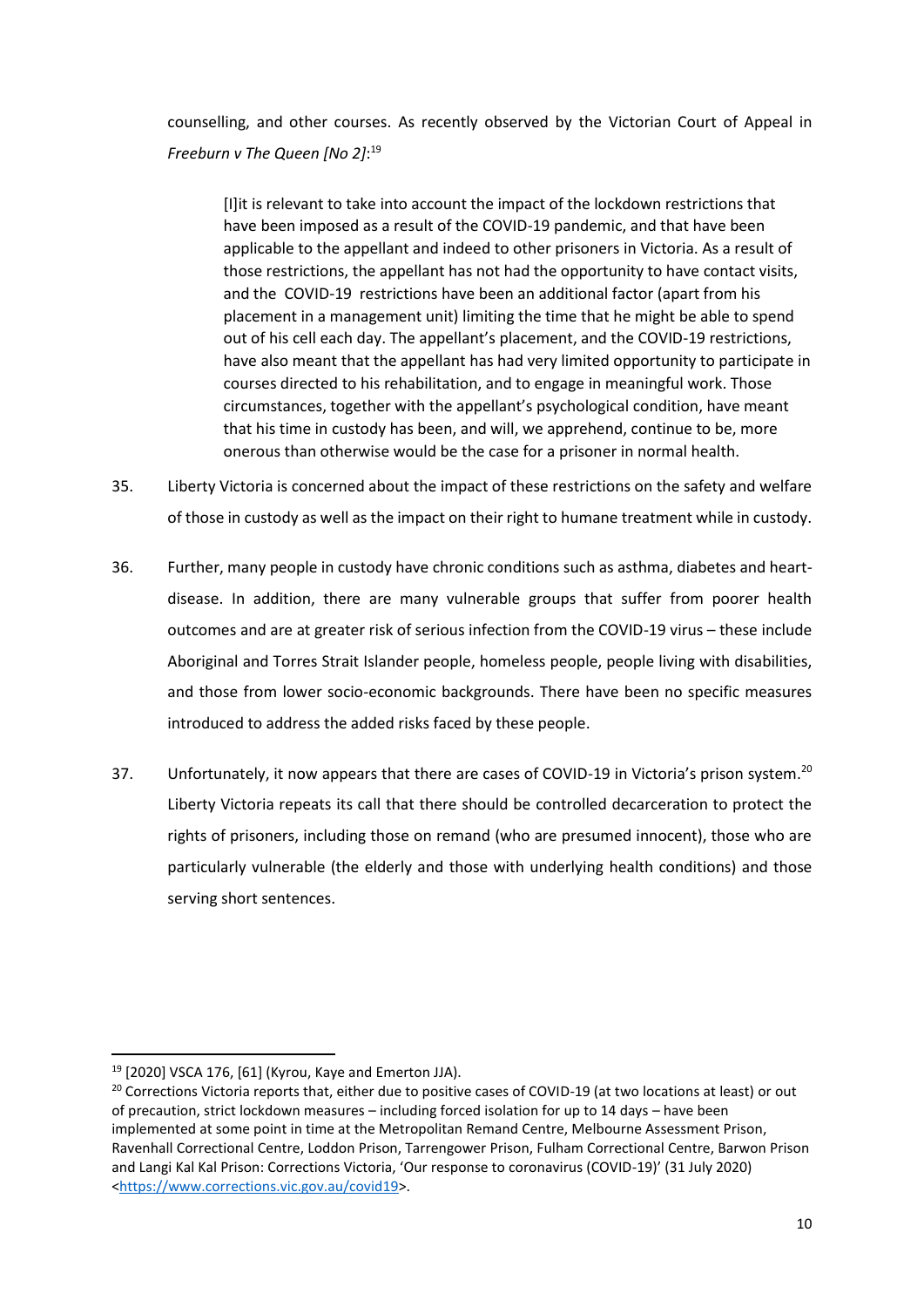#### **Isolation of children**

- 38. Children are a particularly vulnerable group in the criminal justice system. The responses to COVID-19 within youth detention centres have involved an increase in isolation of children for health purposes. Liberty Victoria understands that under the present conditions children and young offenders in detention are regularly in lockdown, and have been denied access to rehabilitation programs. The Victorian Ombudsman has unambiguously recognised the longterm harm that results from practices of isolation, separation, seclusion and lockdown of young people and children.<sup>21</sup> Liberty Victoria is concerned about the deleterious impact on children of these measures.
- 39. Liberty Victoria submits that, where reasonably possible, there should be decarceration with regard to child and young offender prisoners.

## **Protective Services Officers**

- 40. For many people in the community, their first encounter with the justice system is their encounters with police in the community. Since 2011, Protective Services Officers ("PSOs") have been employed by Victoria Police primarily to maintain a visible presence on and around metropolitan and regional trains and train stations, to engage with the community and foster a sense of safety. They receive less training than police officers but carry firearms and are given some of the powers of a police constable, including to arrest, to obtain personal information, to search and seize and to issue infringement notices. They wear similar clothing as police officers, and it is not always readily apparent to members of the community that they are not dealing with a police officer.
- *41.* The Government has announced expanded deployment of PSOs to shopping centres, sporting precincts and other "highly populated" places across the state, as well as their deployment in other emergencies. In fact, the expansion is much larger than what might be considered 'highly populated' places and covers the entire "Melbourne metropolitan area" and nine major regional cities and surrounding areas.<sup>22</sup> The increased reliance on, and deployment of,

[2019.pdf?mtime=20191216123911>](https://assets.ombudsman.vic.gov.au/assets/Reports/Parliamentary-Reports/1-PDF-Report-Files/OPCAT-in-Victoria-A-thematic-investigation-of-practices-related-to-solitary-_-September-2019.pdf?mtime=20191216123911)

<sup>&</sup>lt;sup>21</sup> Victorian Ombudsman, 'OPCAT in Victoria: A thematic investigation of practices related to solitary confinement of children and young people' (September 2019) [<https://assets.ombudsman.vic.gov.au/assets/Reports/Parliamentary-Reports/1-PDF-Report-Files/OPCAT-in-](https://assets.ombudsman.vic.gov.au/assets/Reports/Parliamentary-Reports/1-PDF-Report-Files/OPCAT-in-Victoria-A-thematic-investigation-of-practices-related-to-solitary-_-September-2019.pdf?mtime=20191216123911)[Victoria-A-thematic-investigation-of-practices-related-to-solitary-\\_-September-](https://assets.ombudsman.vic.gov.au/assets/Reports/Parliamentary-Reports/1-PDF-Report-Files/OPCAT-in-Victoria-A-thematic-investigation-of-practices-related-to-solitary-_-September-2019.pdf?mtime=20191216123911)

<sup>22</sup> *Victoria Police Regulations 2014*, rr 27(k)–(l), Sch 2 inserted by the *Victoria Police Amendment Regulations 2020*, rr 6(a)–(b), 8.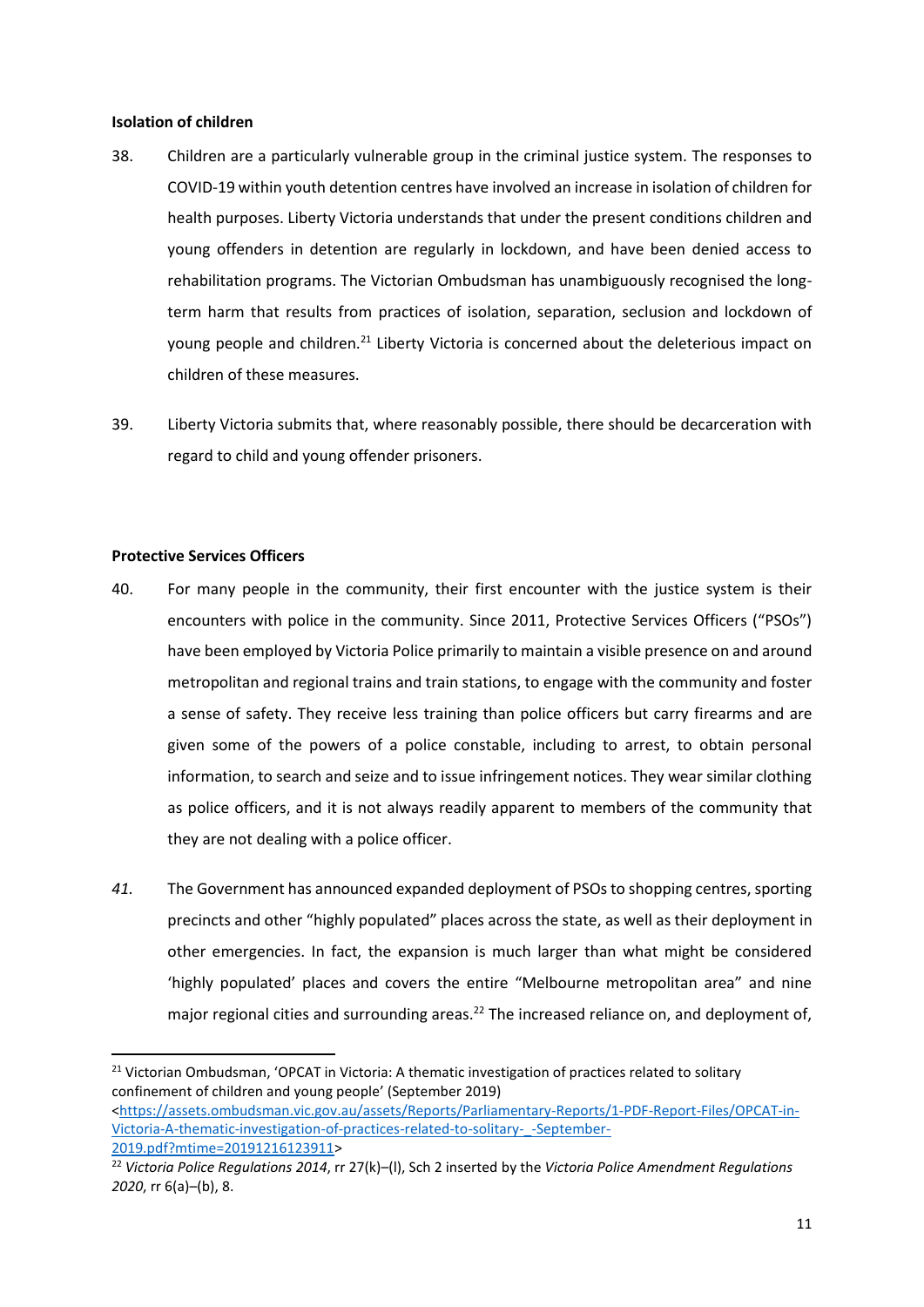PSOs increases the risks of harmful interactions with members of the community as identified in the Independent Broad-based Anti-Corruption Commission report, *Transit Protective Services Officers – An exploration of corruption and misconduct risks*. <sup>23</sup> If PSOs are used as defacto police, they should receive the same level of training. Further, the expansion of the definition of "designated place" under the *Victoria Police Regulations 2014* should be rolled back.

42. One of the top reasons PSOs arrested members of the community during the initial months of the pandemic was for public drunkenness, an offence the government has committed to abolishing due to its disproportionate impact on the vulnerable. The system of accountability and complaint management in response to issues relating to PSOs in Victoria is lacking. Liberty Victoria is concerned that with increased use of PSOs, there may be an increased risk in overpolicing of vulnerable and marginalised neighbourhoods and communities.

## **Other criminal justice system issues**

#### *Judge-alone trials*

- 43. The cessation of trials in courts around Victoria has had an immense impact on the administration of justice in the state. The right to a trial before a jury is a fundamental tenet of the criminal justice system and an important safeguard to ensure a fair trial. The Government's introduction of the option for certain matters to be heard by a judge alone represents a significant change to the operation of the criminal justice system.
- 44. Liberty Victoria believes the right to a trial by jury should in all circumstances be preserved and protected. In these extraordinary circumstances, the introduction of judge-alone trials with the consent of the accused person may be an acceptable measure to alleviate delays, but it demands careful review and scrutiny, as well as a thorough investigation of all other available alternative options. Liberty Victoria notes that recently the Government of the

<sup>&</sup>lt;sup>23</sup> Independent Broad-based Anti-corruption Commission, 'Transit Protective Services Officers: an exploration of corruption and misconduct risks' (December 2016) [<https://www.ibac.vic.gov.au/docs/default](https://www.ibac.vic.gov.au/docs/default-source/research-documents/transit-protective-services-officers---an-exploration-of-corruption-and-misconduct-risks.pdf?sfvrsn=38616c75_4)[source/research-documents/transit-protective-services-officers---an-exploration-of-corruption-and](https://www.ibac.vic.gov.au/docs/default-source/research-documents/transit-protective-services-officers---an-exploration-of-corruption-and-misconduct-risks.pdf?sfvrsn=38616c75_4)[misconduct-risks.pdf?sfvrsn=38616c75\\_4>](https://www.ibac.vic.gov.au/docs/default-source/research-documents/transit-protective-services-officers---an-exploration-of-corruption-and-misconduct-risks.pdf?sfvrsn=38616c75_4) at 20 July 2020.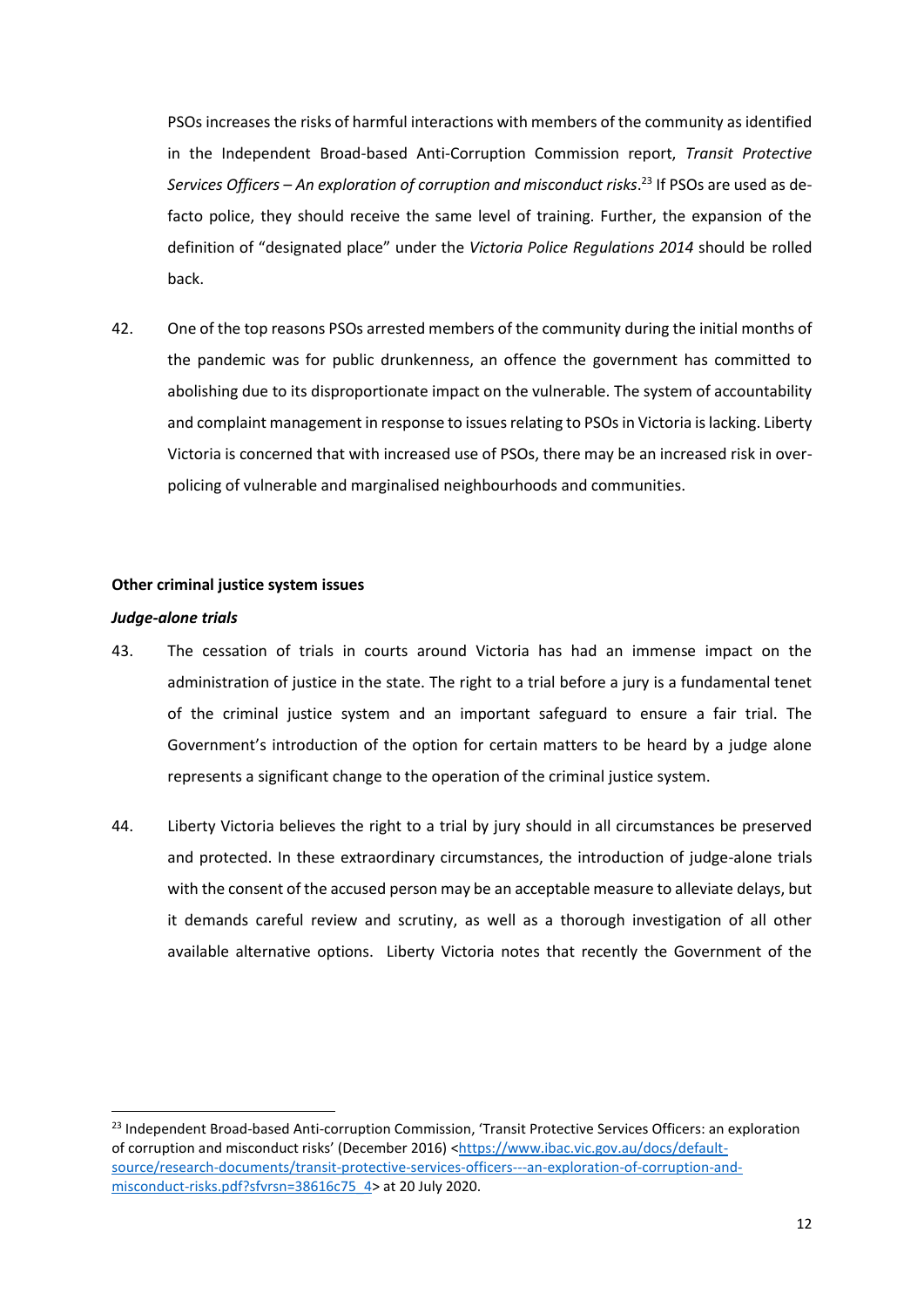Australian Capital Territory, in the face of a Hugh Court challenge, has abandoned its introduction of judge-alone trials without the consent of the accused. $^{24}$ 

45. It is fundamental that any judge-alone trial only occur with the consent of the accused and that once jury trials resume significant resources be allocated to jury trials to ensure that there is not pressure placed on accused persons to elect to proceed with judge-alone trials because their cases can be heard at an earlier stage. Otherwise any 'choice' to proceed with a judgealone trial would be illusory, particularly for those accused persons remanded in custody.

## *Crimes (Mental Impairment and Unfitness to be Tried) Act changes*

46. Changes were introduced that would permit special hearings under the *Crimes (Mental Impairment and Unfitness to be Tried) Act 1997* to be conducted by judge-alone. In determining whether this takes place a court is to have regard to submissions by the prosecution, but not defence. Liberty Victoria is concerned this precludes consideration of submissions made on behalf of an accused person, an unnecessary abrogation of the rights of an accused.

## *Henry VIII clauses*

- 47. Parliament's decision to delegate the power to legislate to the Executive branch of Government is a concerning shift away from proper oversight and accountability. This is particularly dangerous in relation to regulations that impact the rights and liberties of individuals, such as the process of bail applications and regulations that amend conditions in prisons and youth detention centres.
- 48. Liberty Victoria submits that the delegation of such law-making powers should be restrained, regularly reviewed and limited in scope and duration. The increased use of Henry VIII clauses undermines the role of the legislature and prevents scrutiny of government decisions, both of which are central tenets of a healthy liberal democracy.

<sup>&</sup>lt;sup>24</sup> Daniella White, 'Coronavirus: Emergency laws that removed defendants' rights to a trial by jury ditched' (19 June 2020) [<https://www.canberratimes.com.au/story/6798543/laws-that-took-away-rights-to-jury-trials](https://www.canberratimes.com.au/story/6798543/laws-that-took-away-rights-to-jury-trials-ditched/)[ditched/>](https://www.canberratimes.com.au/story/6798543/laws-that-took-away-rights-to-jury-trials-ditched/).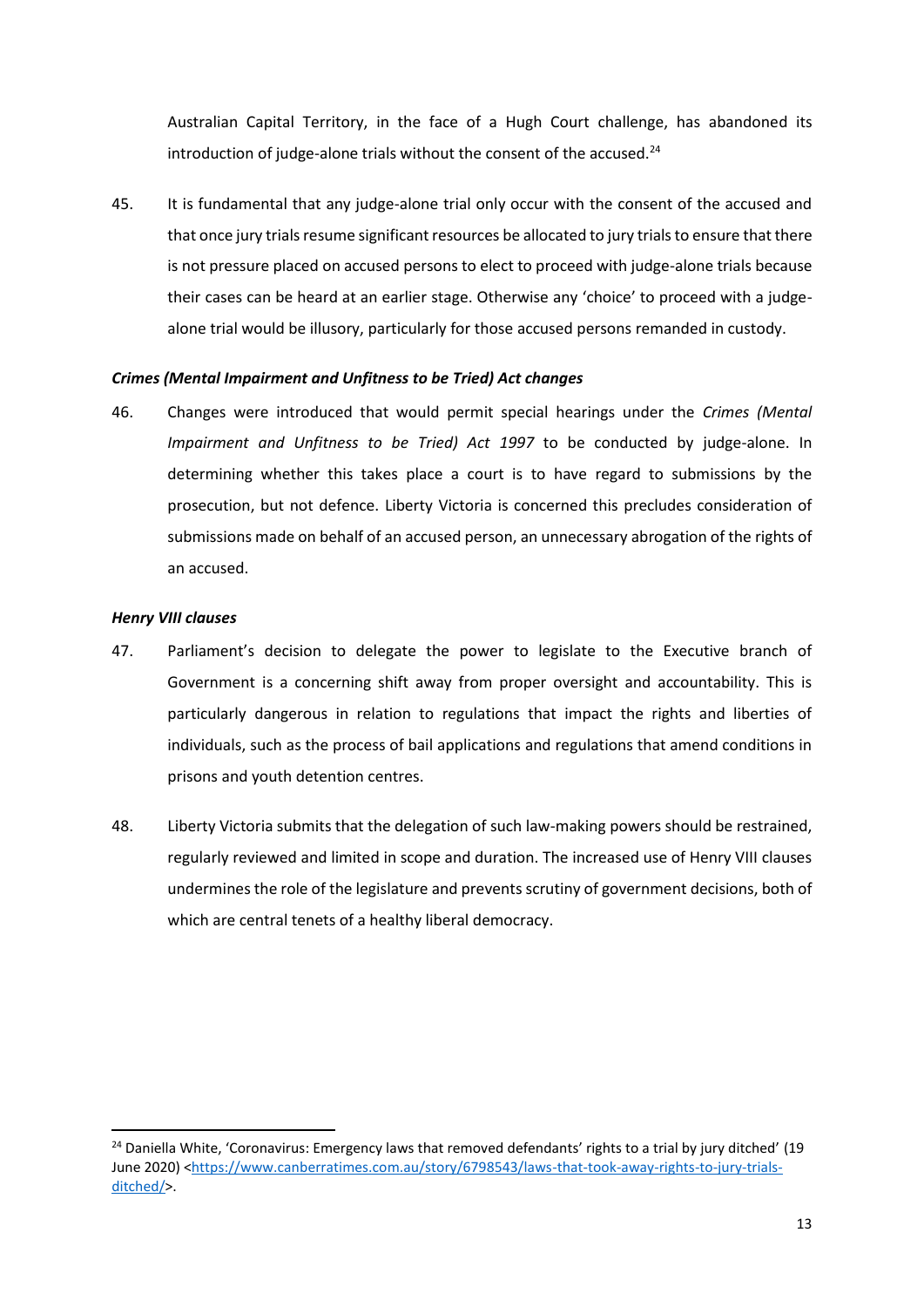### **Right to adequate housing**

- 49. Adequate housing plays a particularly important role in the front-line defence against the COVID-19 pandemic. Those without adequate housing are at greatest risk of contracting the virus. In his recent announcements extending funding to house the homeless, Premier Daniel Andrews acknowledged: "This pandemic has laid bare many inequalities  $-$  you can't stay home if you don't have one."<sup>25</sup> Liberty Victoria welcomes these measures and encourages the Victorian Government to maintain its commitment to properly investing in housing to address homelessness beyond the pandemic.
- 50. Liberty Victoria also welcomes the Victorian Government's efforts to give effect to the National Cabinet's decision to declare a temporary moratorium on evictions of renters in residential tenancy agreements.
- 51. Evicting people from their homes is not only a public health risk, it is a severe infringement of that person's human rights. Adequate housing is a fundamental human right and is enshrined as a human right under section 13(a) of the *Charter*, as well as at international law.<sup>26</sup> As was stated in *Director of Housing v Sudi*: 27

Theses rights … in section 13(a) are of fundamental importance … Their purpose is to protect and enhance the liberty of the person – the existence, autonomy, security and wellbeing of every individual in their own private sphere. …

- 52. We acknowledge and are grateful for having been given the opportunity previously to provide feedback in relation to the *Residential Tenancies (COVID-19 Emergency Measures) Regulations 2020* (**RT Regulations**). We note that the RT Regulations resolved several issues including:
	- a. Reinstating a tenant's ability to issue a notice of intention to vacate that existed under the *Residential Tenancies Act 1997* (**RT Act**) prior to commencement of *the Omnibus*  Act, as well as retaining the new bases for issuing such a notice under s 545(1).<sup>28</sup>
	- b. Establishing minimum earliest termination dates when the Victorian Civil and Administrative Tribunal (**VCAT**) determines to terminate a tenancy agreement to at

<sup>&</sup>lt;sup>25</sup> Premier of Victoria, 'Media Release: Homes for Homeless Victorians during Pandemic and beyond' (28 July 2020) [<https://www.premier.vic.gov.au/homes-homeless-victorians-during-pandemic-and-beyond>](https://www.premier.vic.gov.au/homes-homeless-victorians-during-pandemic-and-beyond).

<sup>&</sup>lt;sup>26</sup> International Covenant on Economic, Social and Cultural Rights, art 11.

<sup>27</sup> (2010) 3 VAR 139; [2010] VCAT 328.

<sup>28</sup> *Residential Tenancies (COVID-19 Emergency Measures) Regulations 2020*, rr 39 (tenancy agreements) and 49 (Pt 4A site agreements).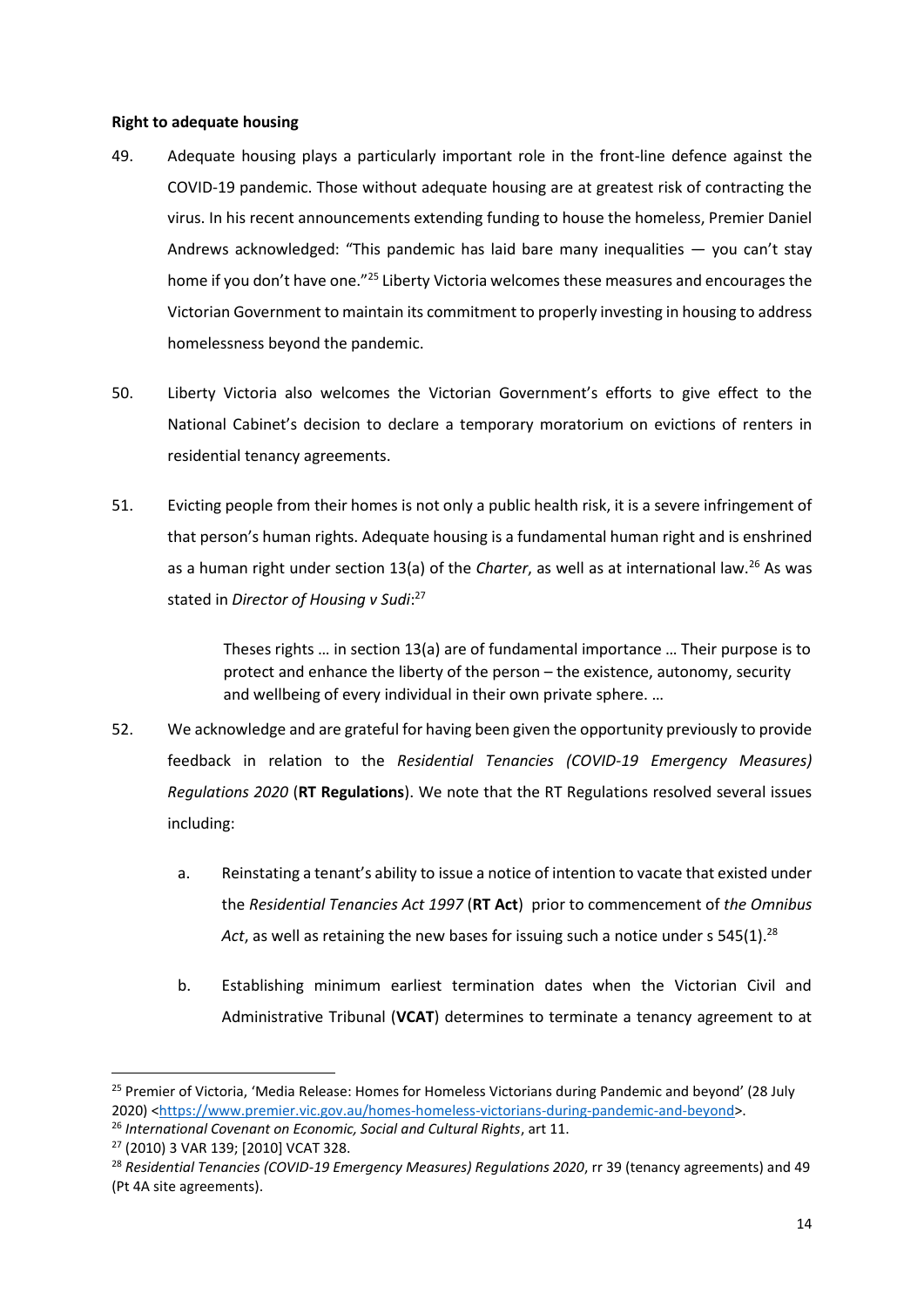least match the earliest termination date that would have been specified had a notice to vacate been issued.

- c. Changing the word "endangered" (past tense) to "endangers" (present tense) so that the language under the emergency provisions remained consistent with other provisions of the *RT Act* and the *Residential Tenancies Amendment Act 2018* (**RT**  Amendment Act).<sup>29</sup>
- d. Prohibiting compensation orders, including for rent, being made following an early termination under the RT Act due to concerns that the termination of tenancy agreements may result in tenants being unfairly required to pay compensation, lease break fees or charges in circumstances where the fixed term tenancy agreement was reduced due to severe hardship caused by the COVID-19 crisis.
- 53. However, Liberty Victoria believes that the Omnibus Act and RT Regulations can be further improved to greater protect the right to adequate housing.

## *Issues that may arise following the repeal of the Pt 16 of the RT Act*

*Gap between repeal of Omnibus Act and commencement of RT Amendment Act*

- 54. The Omnibus Act postponed the commencement of changes to the RT Act which were designed to make renting safer, better and fairer for all Victorians.
- 55. The RT Amendment Act is due to bring into effect several important changes including:
	- a. abolishing 'no reason' eviction notices; and
	- b. requiring VCAT to take into account the mandatory consideration of whether making a possession order would be "reasonable and proportionate".<sup>30</sup>
- 56. Those amendments resulted from a lengthy review of existing tenancy laws, and were due to commence in July 2020.

 $^{29}$  This removed any confusion about whether this ground required the 'danger' to be continuing – recognised as important protection against "unfair and harsh results" caused by the blunt and speedy procedure to evict a renter: *Pavletic v Director of Housing* [2002] VSC 438 [15]-[20].

<sup>30</sup> *Residential Tenancies Act 1997*, s 330A as to be inserted by *Residential Tenancies Amendment Act 2018*, s 245.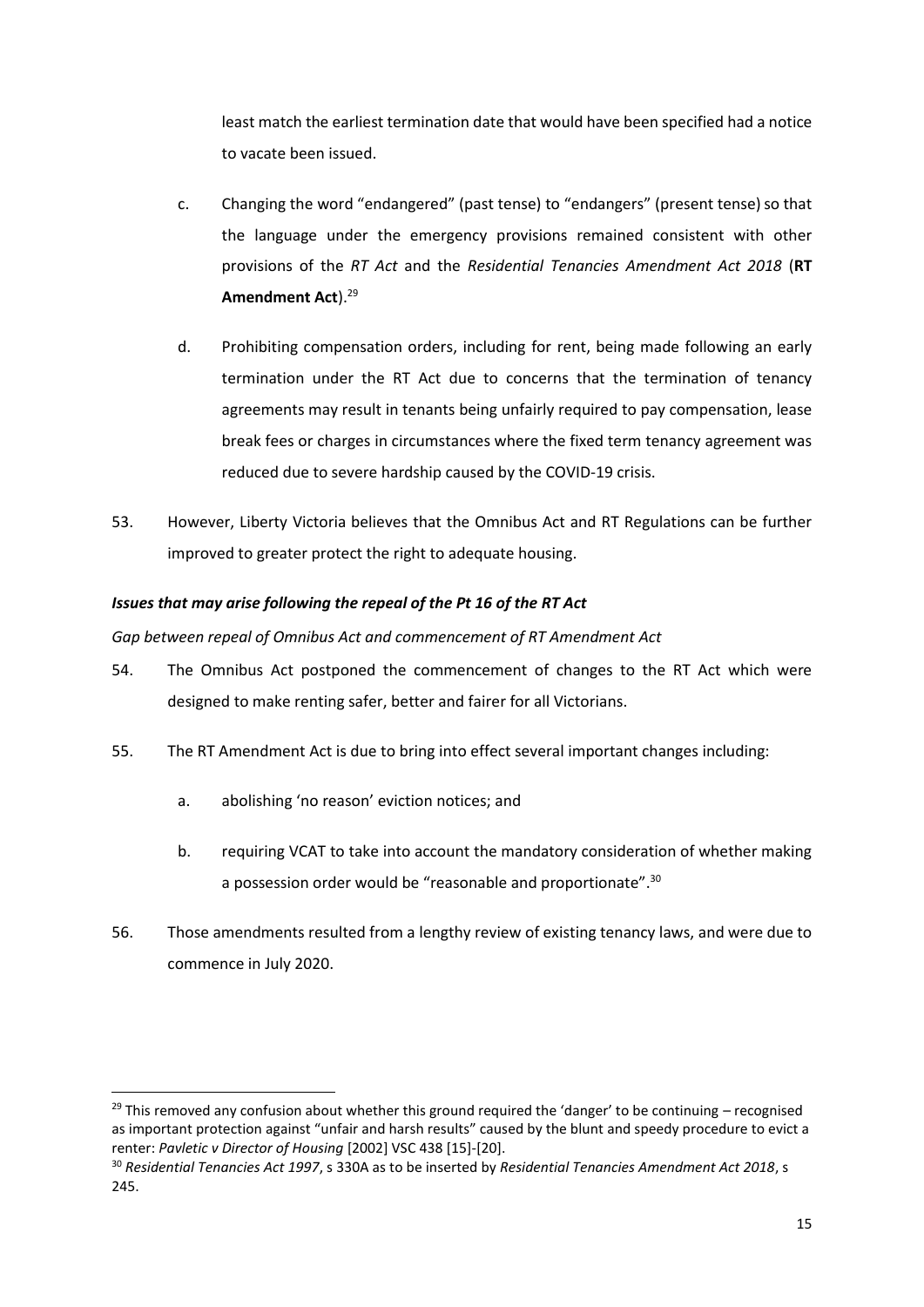- 57. The Omnibus Act has postponed the commencement date of the RT Amendment Act from 1 July 2020 to 1 January 2021.<sup>31</sup> Notwithstanding this postponement, the effect of the COVID-19 temporary measures will be to bring forward the two abovementioned reforms. This is sensible and welcome.
- 58. However, upon the repeal of the COVID-19 temporary measures on 24 October 2020,<sup>32</sup> the RT Act will revert to its earlier form. This will create a gap of three months when tenants will lose the benefits of greater legal protections against unfair evictions. This means that, during this interim period, VCAT must issue a possession order in a range of situations which might otherwise be unreasonable and/or disproportionate. Further, landlords can resume issuing notices to evict without a specified reason.
- 59. In a context where many tenants have lost their employment and accrued arrears, this poses the risk that if landlords apply for possession orders, VCAT may have no real option but to evict them.
- 60. Liberty Victoria recommends bringing forward the commencement date of the RT Amendment Act to coincide with the repeal of the COVID-19 temporary measures. Alternatively, bring forward the operation of the 'reasonable and proportionate test' and the abolition of the 'no reason' basis for giving a notice to vacate.

## *Loss of protections from adverse action due to a 'COVID-19 reason'*

- 61. The Omnibus Act also introduced measures to protect tenants from being evicted if they are unable to comply with their obligations under a tenancy agreement or the RT Act, including the payment of rent, because of a "COVID-19 reason".<sup>33</sup>
- 62. As Victoria enters a period of higher infection rates, the financial impacts of the broader COVID-19 restrictions will almost certainly continue for many several months into the future. Despite there being no evidence of easing infection rates or government-imposed restrictions, there is uncertainty in the job market and around how long social security benefits introduced by the Federal Government will continue. Further, when restrictions do ease, some renters may also be unable to return to work immediately due to family or carer responsibilities or other personal issues.

<sup>31</sup> *COVID-19 (Emergency Measures) Act 2020*, s 50.

<sup>32</sup> *Residential Tenancies Act 1997*, s 615.

<sup>33</sup> *Residential Tenancies Act 1997*, s 537.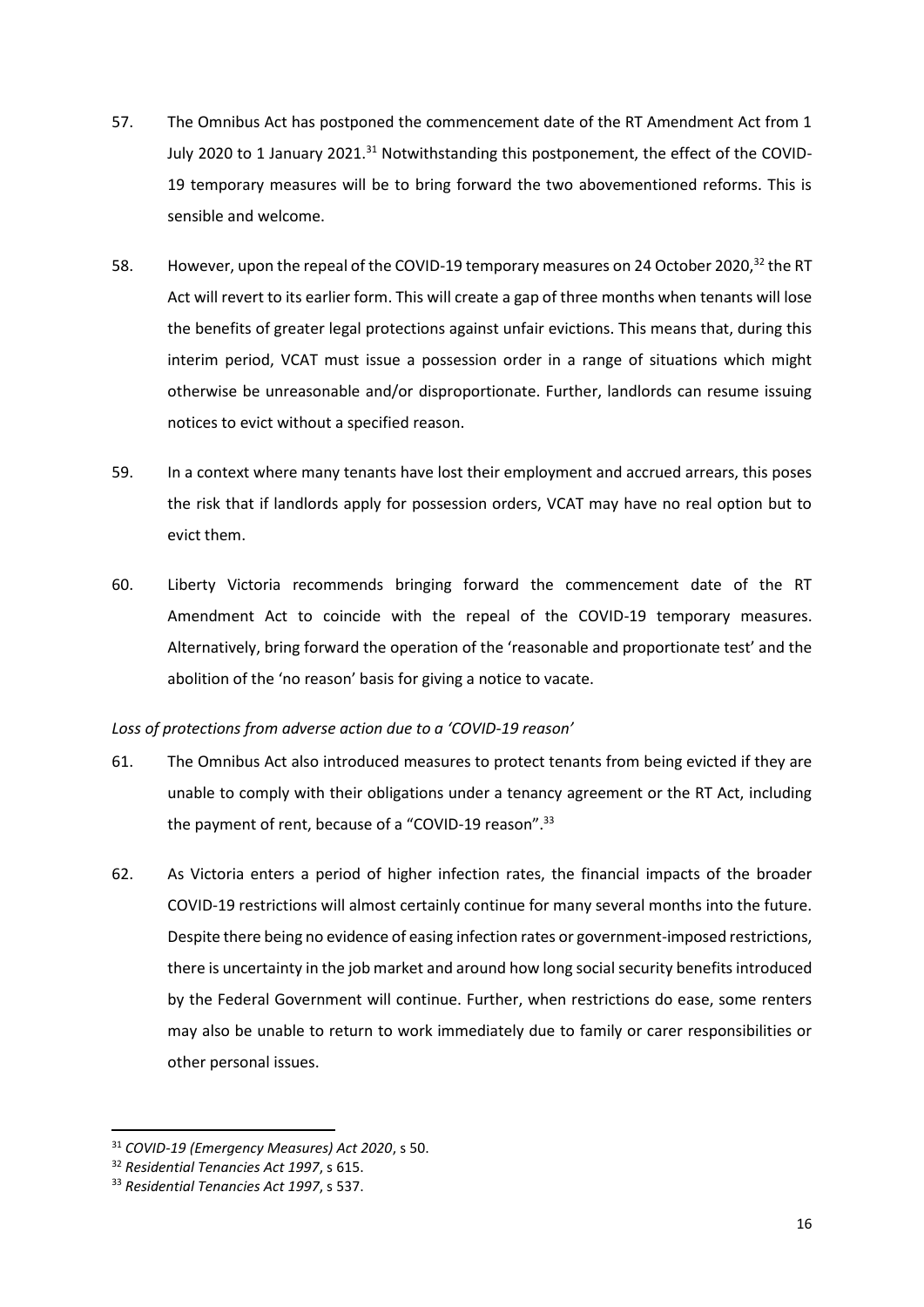- 63. Accordingly, difficulties paying rent because of a 'COVID-19 reason' is not likely to end with the repeal of the COVID-19 temporary measures. If protections for a COVID-19 reason are to end along with the repeals of Pt 16, many tenants who have not yet recovered from the impacts of restrictions may face the prospect of homelessness shortly thereafter.
- 64. Liberty Victoria recommends continuing the protections from adverse action where the failure to comply with an obligation under a tenancy agreement of the RT Act is due to a 'COVID-19 reason'.

## *RT Regulations set to expire before COVID-19 temporary measures*

- 65. Currently, Pt 16 of the RT Act will expire on 24 October 2020. The RT Regulations are set to expire on 26 September 2020. There will be a gap of one month between the pair. It is axiomatic that the corrections to the COVID-19 temporary measures made by the RT Regulations would be lost.
- 66. Liberty Victoria recommends amending the RT Regulations so that its expiration coincides with the repeal of Pt 16 of the RT Act.

## *Uncertainty in the eviction process*

- 67. As noted above, the RT Regulations have gone someway to address concerns relating to evictions by introducing minimum earliest termination dates into the COVID-19 temporary measures under Pt 12A. However, there remains uncertainty around how the eviction process works in practice.
- 68. Under the previous RT Act, landlords who issue tenants with a notice to vacate must wait until a specified minimum timeframe has elapsed before applying to VCAT for a possession order. This time allows tenants to make alternative living arrangements. It also allows tenants time to prepare to challenge a notice including seeking advice or collecting evidence which might support their case. This time is important to ensure a fair hearing.
- 69. If a tenant fails to leave, the landlord can apply to VCAT for a possession order. If a possession order is made, VCAT can postpone the date on which the tenant must vacate the premises by up to 30 days. This discretion is available in all cases, including those where there is notice period is contemporaneous with the giving of the notice. The benefit of this discretion provides tenants with further time to make alternative living arrangements before they must leave the premises.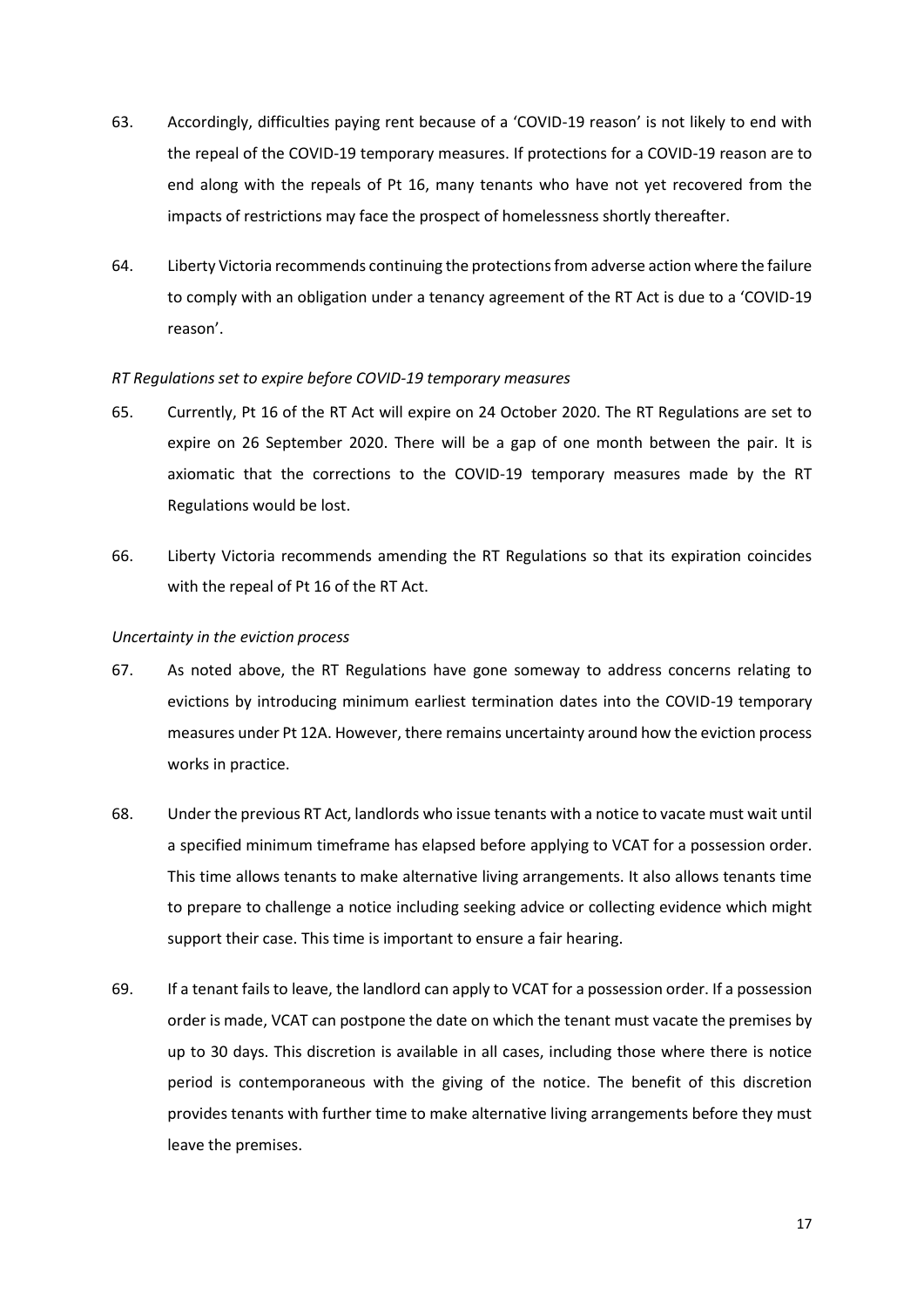- 70. Under the COVID-19 temporary measures, there appears to be a two-step process in place before an eviction can occur. Firstly, landlords can bypass the notice requirement and apply to VCAT for the termination of a tenancy. $34$  As noted above, if VCAT makes an order terminating the tenancy, the tenant will have the same amount of time to vacate the premises that would have been available had an equivalent a notice to vacate that would have been given in ordinary circumstances.
- 71. However, the time is only provided after VCAT has made an order terminating the tenancy agreement. In other words, the tenant is not provided with an equivalent period of time to prepare to challenge the basis relied upon to justify the termination before the VCAT hearing.
- 72. Secondly, VCAT is required to consider whether making a possession order is 'reasonable and proportionate' in the circumstances. To decide this, it would seem that VCAT must conduct a second hearing. This second hearing may provide an opportunity for a tenant to challenge the basis justifying the eviction. Alternatively, a tenant could show that they have remedied matters, thereby demonstrating that an eviction is no longer justified. For example, if a tenant caused a nuisance and subsequently addressed the nuisance causing behaviour or conduct, there may no longer be a good reason to evict the tenant. VCAT may decide that a possession order should not be granted in those circumstances.
- 73. However, the termination order would still appear to be effective. It is unclear what effect, if any, such an order would have where VCAT declines to make a possession order.
- 74. Further, the RT Regulations do not express a similar discretion for VCAT to postpone the issuing of a possession order for up to 30 days in any circumstance as is contained in s 330. An additional period of time to make alternative arrangements may be appropriate, especially where a person faces the prospect of homelessness during a public health emergency.
- 75. Liberty Victoria recommends clarifying that VCAT must conduct a second hearing before making a possession order at which time a tenant has an opportunity to show that the possession order would not be 'reasonable or proportionate'. Further, provide that if a possession order is not made, the termination order is no longer of effect. Finally, make

<sup>34</sup> While the *Residential Tenancies (COVID-19 Emergency Measures) Regulations 2020* provide that the landlord must first apply to the Consumer Affairs Victoria, r 11 makes clear that applications for termination under *Residential Tenancies Act 1997*, ss 548, 558, 569, 581 or 592 are not eligible disputes. Accordingly, the matter would be referred to VCAT immediately.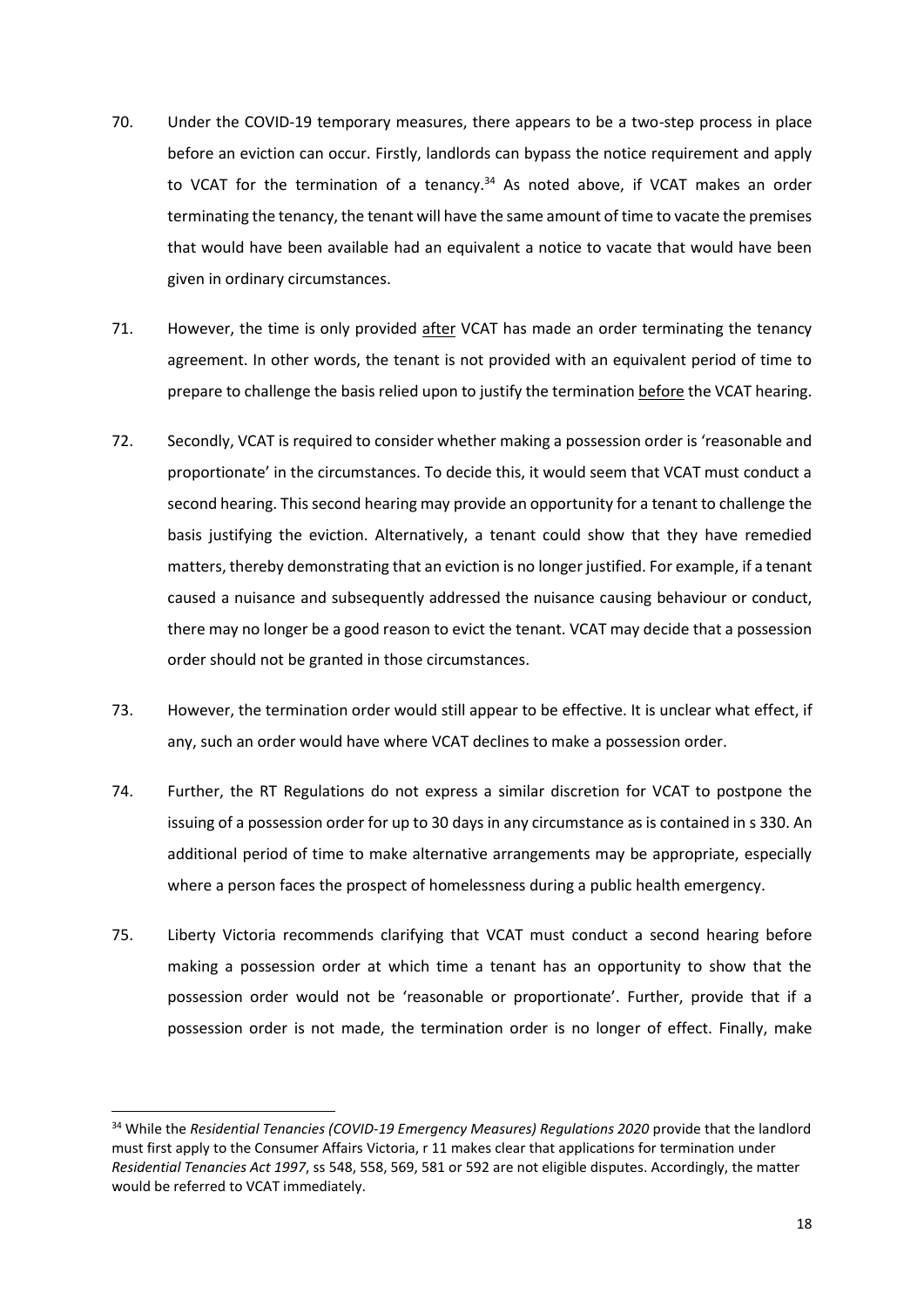express that VCAT has the discretion to postpone the issuing of a possession order for up to 30 days.

### *Landlord's grounds to apply for termination and possession*

*Lowering the bar for landlords to evict tenants over minor breaches*

- 76. The bar for evicting tenants over breaches of a tenancy agreement or duty provision even minor breaches – has been significantly lowered.
- 77. Under the previous RT Act and the RT Amendment Act, a landlord could issue a notice to vacate if the tenant fails to comply with a compliance order issued under s 212, or the tenant has breached the same duty provision of the RT Act on multiple occasions.
- 78. By contrast, under the COVID-19 temporary measures, a landlord can apply to VCAT for termination where there has been a single breach of a tenancy agreement or a duty provision of the RT Act. For example, a landlord can allow a landlord to threaten eviction and take a tenant to VCAT for not pruning the garden if that is required in the tenancy agreement, or a single instance of playing loud music which causes a nuisance to neighbours.
- 79. This represents a significant expansion of grounds to terminate available to landlords. Drawing on the examples above, a tenant may be able to argue that the termination would not be 'reasonable and proportionate'. However, a tenant would still need to make that argument in circumstances where they would never have had to do so before.
- 80. Liberty Victoria recommends clarifying the relevant provisions so that the ground applies only to successive breaches of a renter's obligations under the rental agreement or duty provisions under the RT Act.

#### *Pre-preparatory steps to sale of property as a reason to vacate*

- 81. Another departure from the RT Act and RT Amendment Act concerns the basis of selling a property. Under the RT Act and RT Amendment Act, a landlord can issue a notice to vacate if the premises have been sold or are offered for sale with vacant possession. This ground contemplates the all but certain sale of the premises and the requirement that they be vacant.
- 82. The COVID-19 temporary measures introduced an entirely new basis for termination and possession. The landlord could seek termination and possession simply by engaging an agent to sell the premises or preparing a contract of sale. Unlike the 'sale of the premises' basis,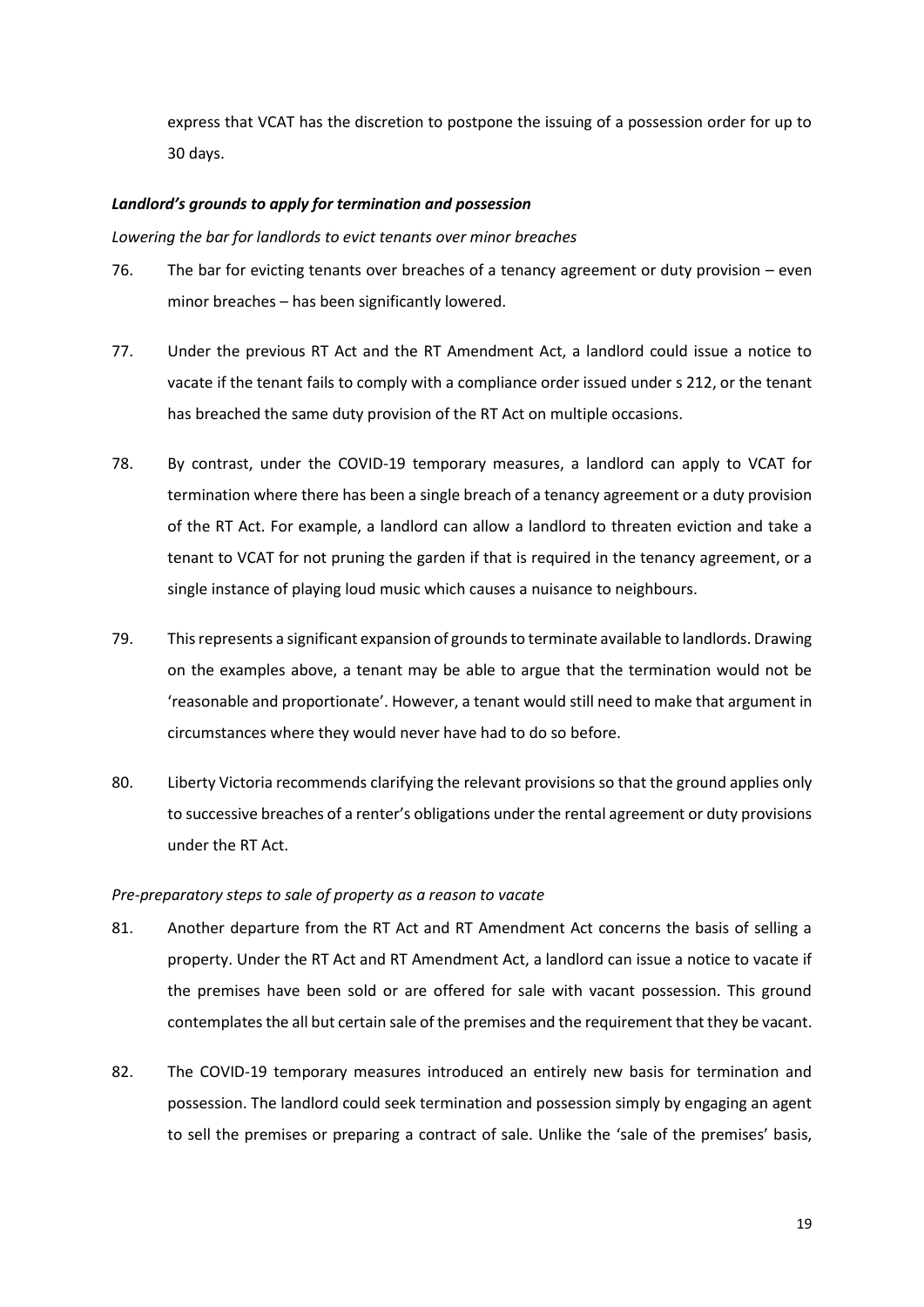evidence that the property is to be sold subject to vacant possession immediately after the termination date is not required.

- 83. The bona fides of this ground will be extremely difficult to police. There is nothing preventing a landlord, for example, seeking possession after engaging a real estate agent with no genuine intention to sell the premises. All that would be needed is the preparation of a draft contract of sale. Other preparatory steps to sell a property — such as advertising to sell or valuing the property  $-$  do not appear necessary. The previous justification for termination  $-$  the completed (or near complete) sale of the property — is lacking.
- 84. There is no apparent good reason as to why this new ground was introduced when it did not exist in the previous RT Act and will not exist in upon commencement of the RT Amendment Act.
- 85. Liberty Victoria recommends removing this ground from the RT Act altogether.

#### *Residential Tenancies Dispute Resolution Scheme*

- 86. The effect of the RT Regulations requires all disputes arising under a tenancy agreement or the RT Act must first go through the Residential Tenancies Dispute Resolution Scheme (**RTDRS**) before they can proceed to VCAT. This is due to the very broad – if not completely encompassing – definition of an "eligible dispute"; indeed, it is difficult to conceive of a dispute which would not fall within the definition.
- 87. The Director of CAV can either accept the dispute for alternative dispute resolution under the RTDRS or refer the dispute to VCAT for determination. While some disputes cannot be subject to the RTDRS, it is still mandatory to apply to the RTDRS for a referral to VCAT – a direct application to VCAT is effectively not possible.
- 88. The mandatory requirement to apply firstly to the RTDRS has created uncertainty and risks delays for tenants with urgent matters. For example, a tenant may need an urgent restraining order to prevent an unlawful eviction. While such a case is invariably never going to fall within the remit of the RTDRS, the tenant must be triaged through the Scheme regardless.
- 89. The CAV website contains a page dedicated to emergencies and urgent issues. This specifically identifies illegal evictions as an urgent issue. However, CAV appears to acknowledge its limited capacity, noting that is has "limited phone services and [tenants] *may experience long wait*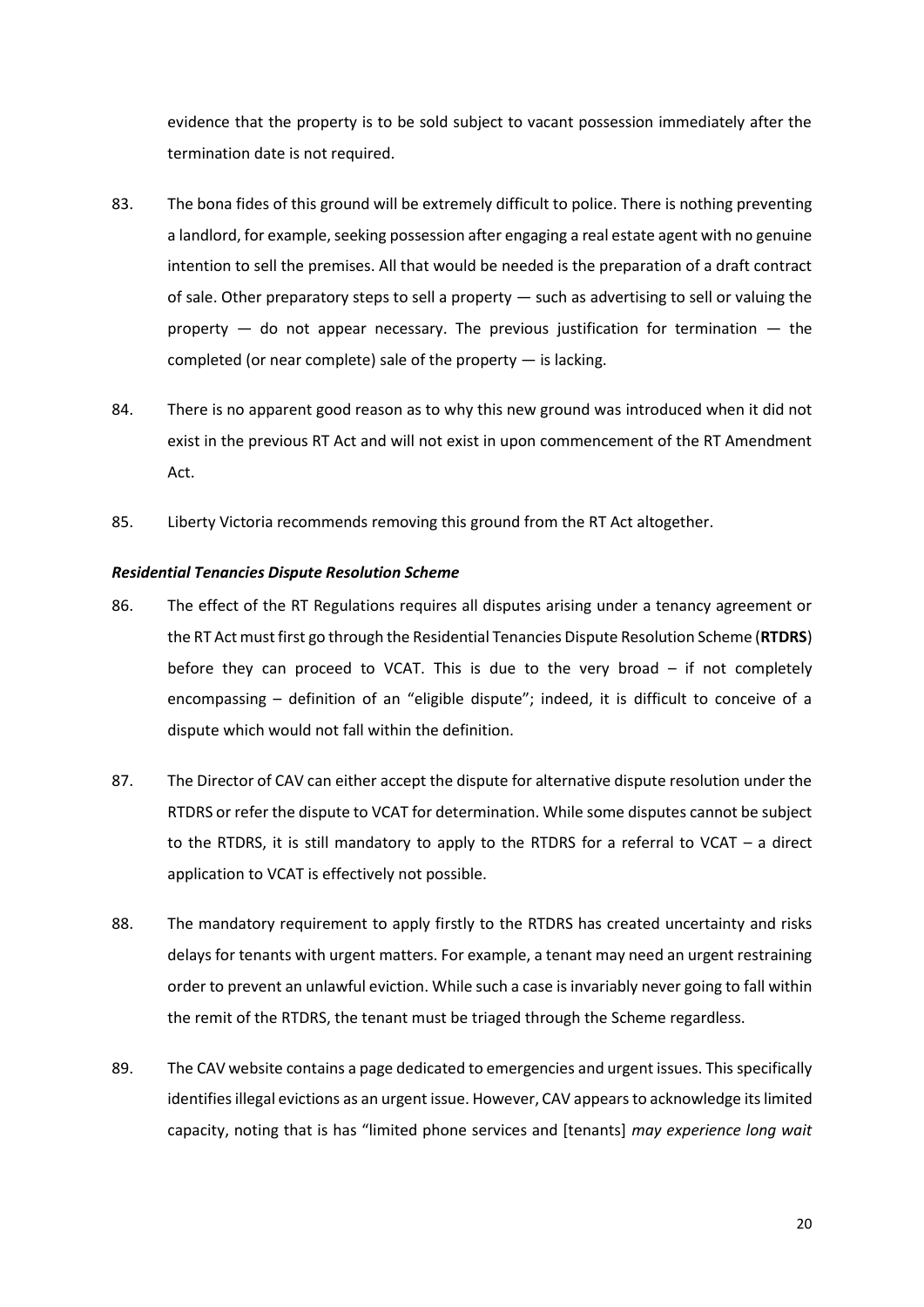*times"*. <sup>35</sup> In circumstances where time is of the essence, waiting for long periods for an inevitable referral seems unnecessary and inefficient.

90. Liberty Victoria recommends amended the RTDRS so that urgent applications can be made directly to VCAT. Where a dispute should be dealt with under the RTDRS, VCAT should have the power to refer the dispute to the Scheme. This approach seems preferable and better facilitates urgent cases.

## **Aged care facilities**

- 91. The elderly, particularly those aged over 70 years, have been identified as one of the most atrisk cohorts of the population to the severe effects of COVID-19. It is plainly sensible that additional efforts are made to protect them from contracting the coronavirus. However, the response by some aged care facilities has been to go beyond the public health guidance issued by the Federal and Victorian Governments. In doing so, it is arguable that they have disproportionately limited the human rights of its aged care facility residents.
- 92. Aged care providers are required to comply with the quality and safety rules provided for under federal legislation, regulations and supportive legislative instruments, $36$  including the Charter of Aged Care Rights. In addition, aged care providers are required to comply with Care Facilities Directions issued by the Deputy Chief Health Officer under the PHW Act during states of emergency.<sup>37</sup> The Directions include restrictions on the number of visitors as well as the conditions in which those visits can take place.
- 93. There have been reports that some private aged care providers have denied all visits to elderly residents, even in cases where there have been no reported cases of COVID-19 and without implementing ways for relatives to visit their loved ones in a safe and suitably distant way  $$ euphemistically called "voluntary lockdowns".<sup>38</sup> Reporting on this issue, Human Rights Watch

<sup>35</sup> Consumer Affairs Victoria, 'Contact us: Emergencies and urgent issues' (30 July 2020) [<https://www.consumer.vic.gov.au/contact-us/emergencies-and-urgent-issues>](https://www.consumer.vic.gov.au/contact-us/emergencies-and-urgent-issues).

<sup>36</sup> See also *Aged Care Act 1997* (Cth), *Aged Care Quality and Safety Commission Act 2018* (Cth) and User Rights Principles 2014.

<sup>37</sup> See, eg, Care Facilities Direction (No 7) (22 July 2020).

<sup>38</sup> Bethany Brown, 'Blanket Visitor Ban under COVID-19 Will do More Harm Than Good' *Human Rights Watch*  (8 April 2020) [<https://www.hrw.org/news/2020/04/08/blanket-visitor-ban-under-covid-19-will-do-more](https://www.hrw.org/news/2020/04/08/blanket-visitor-ban-under-covid-19-will-do-more-harm-good)[harm-good>](https://www.hrw.org/news/2020/04/08/blanket-visitor-ban-under-covid-19-will-do-more-harm-good). Robyn Grace, 'It's really hard: Couples spli as nusing homes lock out families' *Sydney Morning*  Herald (19 March 2020) [<https://www.smh.com.au/national/it-s-really-hard-couples-split-as-nursing-homes](https://www.smh.com.au/national/it-s-really-hard-couples-split-as-nursing-homes-lock-out-families-20200319-p54bo3.html)[lock-out-families-20200319-p54bo3.html>](https://www.smh.com.au/national/it-s-really-hard-couples-split-as-nursing-homes-lock-out-families-20200319-p54bo3.html)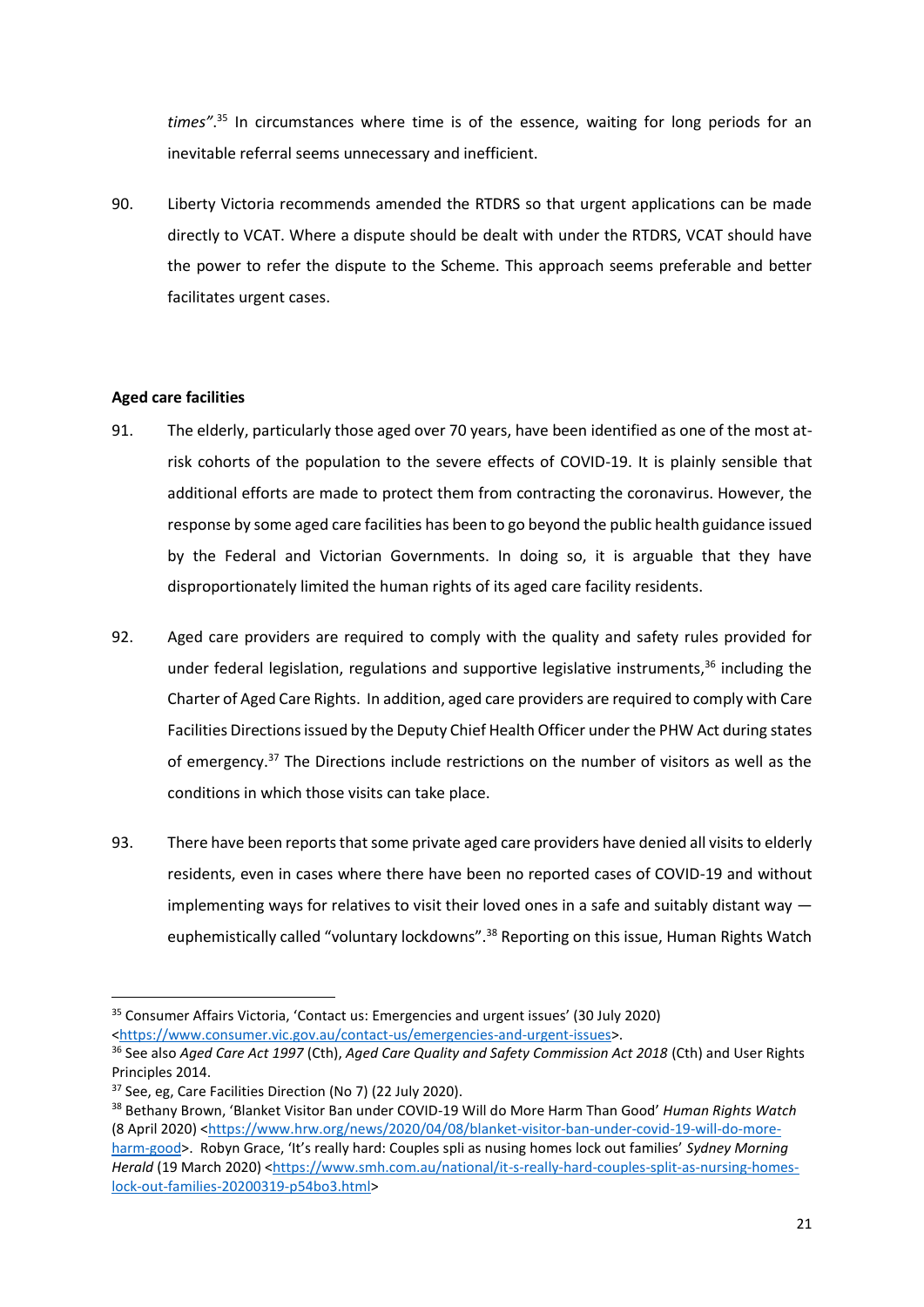summarised the adverse impacts that excessive restrictions can have on aged care facility residents:<sup>39</sup>

Visitor restrictions by aged care providers can do more harm than good by cutting off older people from vitally important family and social connections. Older people who find themselves unexpectedly alone without control over their circumstances are at particular risk for a variety of severe, even life-threatening physical and mental health conditions, including cognitive decline. Such underlying health conditions are harmful enough on their own, but with a disease that is particularly dangerous for people with them, voluntary lockdowns might not be the answer.

- 94. Visits from family members, friends, carers, support workers, guardians or advocates not only provides an opportunity to socialise (which benefits their physical and mental health), but also provides an important oversight mechanism. This is especially important for those who are particularly vulnerable to forms of elder abuse such as those with dementia or cognitive impairments. Making reasonable adjustments to facilitate visits should be preferred over outright denial of visits. By restricting visits to aged care facility residents altogether, aged care providers are arguably imposing an unreasonable limitation on residents' human rights (their freedom of movement, freedom of association, right to family and, given the harmful effects of such policies, right to health).<sup>40</sup> Affected residents have limited options in seeking to address this issue. While a complaint can be made to the Aged Care Quality and Safety Commission, the Commission has no power to mandate that people be allowed to receive visitors.
- 95. Liberty Victoria acknowledges the Victorian Government is limited in how it can respond to potential breaches of quality and safety standards by aged care providers. However, we recommend that the Victorian Government advocate through the National Cabinet to ensure aged care providers' policies appropriately balance protecting older and at-risk residents with the residents' needs for family and connection. The Government should also advocate to ensure there is consistent and effective oversight of aged care facilities and appropriate complaint mechanisms and legal remedies in instances of breaches.

<sup>39</sup> Human Rights Watch, 'Protecting Human Rights in the COVID-19 Pandemic' (13 July 2020) [<https://www.hrw.org/news/2020/07/13/protecting-human-rights-covid-19-pandemic>](https://www.hrw.org/news/2020/07/13/protecting-human-rights-covid-19-pandemic) citing National Institute on Aging, 'Social isolation, loneliness in older people pose health risks' (23 April 2019) [<https://www.nia.nih.gov/news/social-isolation-loneliness-older-people-pose-health-risks>](https://www.nia.nih.gov/news/social-isolation-loneliness-older-people-pose-health-risks)

<sup>40</sup> See *International Covenant on Civil and Political Rights*, arts 6, 7, 11 and 12.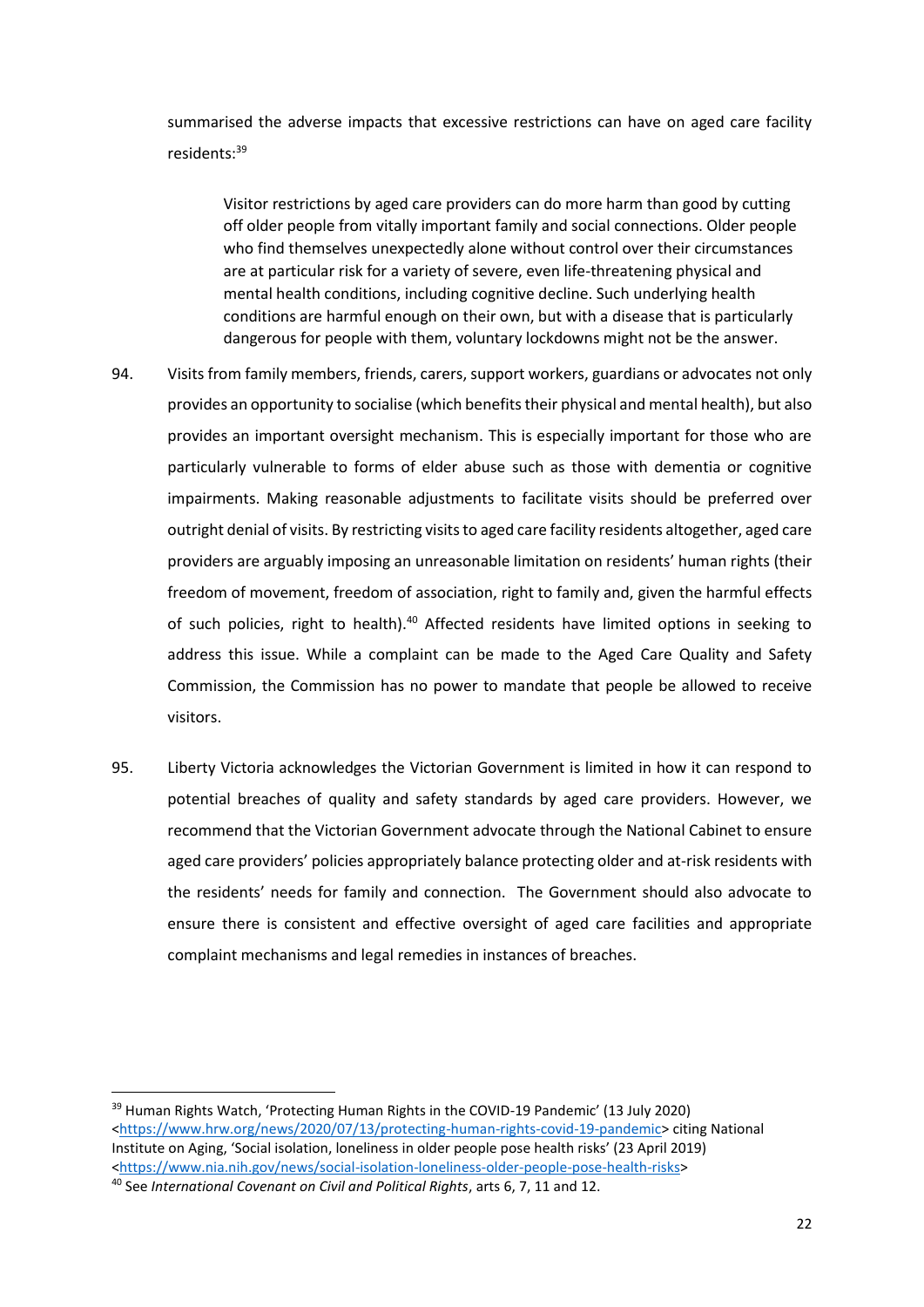#### **Issues affecting refugees, asylum seekers and visa-holders**

- 96. Despite the unique and unprecedented challenges that COVID-19 presents, the Government must ensure that members of the community who are not Australian citizens are afforded the dignity and support extended to all Victorians.
- 97. Unfortunately, to date, many vulnerable Victorians have fallen through the gaps. People in immigration detention, those seeking asylum, temporary visa holders including bridging visa holders, people facing visa cancellation or refusal, and other vulnerable groups engaging with Australia's migration system have been excluded from the relief afforded to other Australians. These cohorts are often particularly vulnerable, facing barriers including language, health, means, and backgrounds of torture and trauma.
- 98. The impact on these groups has been severe, from psychological harm, financial distress including loss of livelihood and homelessness, loss of access to crucial support services, and the loss of ability to exercise legal rights (with consequences including detention and forcible removal from Australia). This is not an individual problem: it has a ripple effect on families, communities, and businesses. It is in no-one's interests to leave behind a group of people whose contribution to this State is extremely valuable, and whose suffering threatens not only their own health but the State's long-term recovery.
- 99. Liberty Victoria recognises that the Victorian Government's jurisdiction is limited with respect to migration. Liberty Victoria also recognises the Victorian Government's generous assistance to these groups to date. However, both in respect to its role in National Cabinet and in terms of its powers to extend State-based support to members of the Victorian community, there are further steps that can and should be taken to protect the people currently left behind. In particular, Liberty Victoria submits that the Victorian Government ought to:
	- a. Ensure financial support is available to all members of the community, regardless of visa status.
	- b. Increase funding to legal and social services providing support to asylum seekers, refugees, and people in immigration detention.
	- c. Advocate in the National Cabinet to:
		- i. Ensure transparent, appropriate and expert-led management of immigration detention, including controlled release of detainees.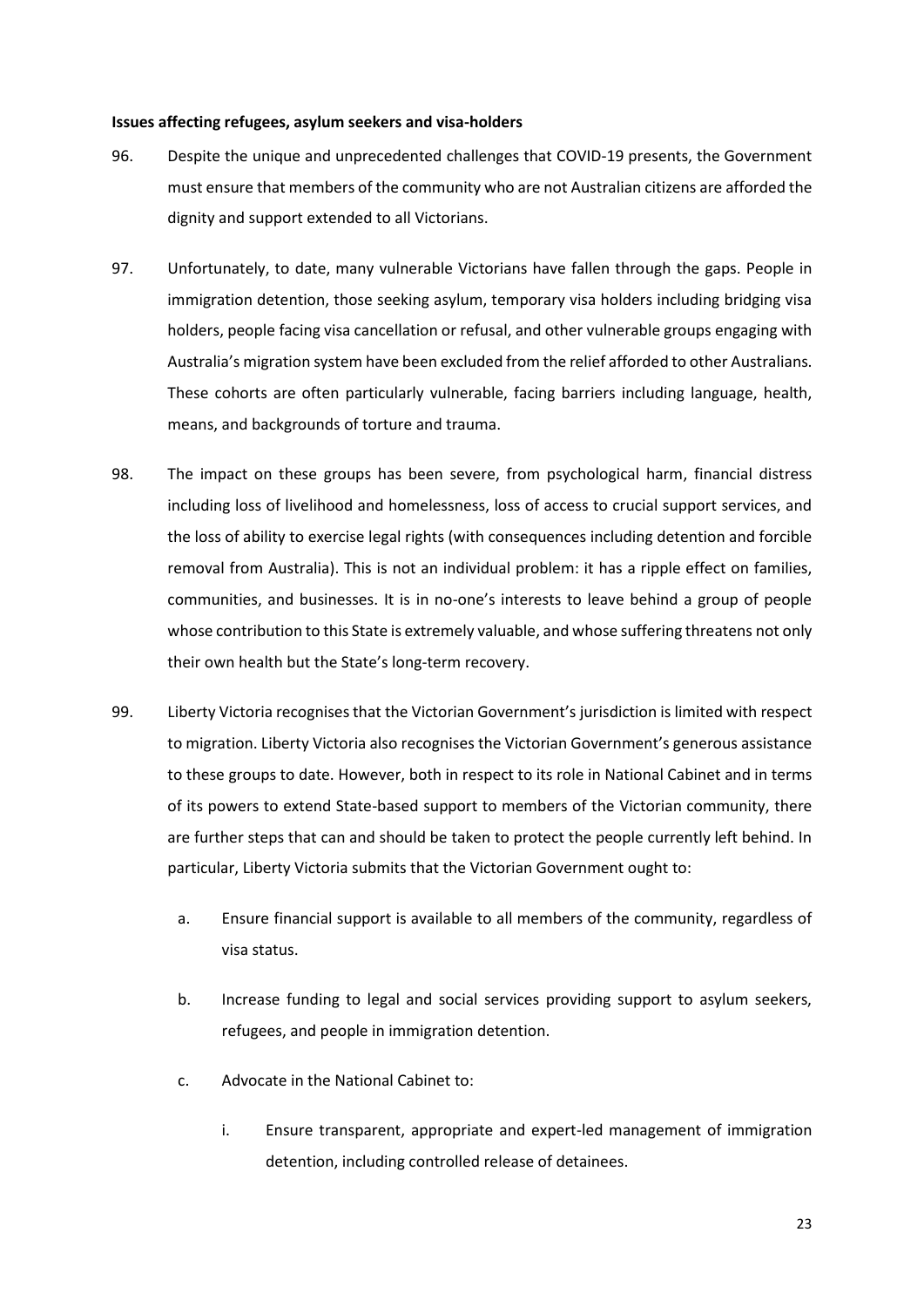ii. Suspend adverse discretionary visa cancellation decision-making, except where it is a matter of public safety or at the request of the person affected, to ensure no loss of rights occurs due to severe access barriers.

## *Ensure financial support is available to all members of the community, regardless of visa status.*

- 100. Temporary visa holders contribute enormous amounts to Australia in myriad ways. Our economy relies on students and skilled workers. Abandonment of these cohorts not only hurts those communities and the people directly affected, but affects Australia's international reputation as a preferred destination for education and employment. It will also affect the State's longer-term economic recovery, relying heavily as we do on tourism and hospitality workers, many of whom are non-citizens.
- 101. Liberty Victoria welcomes the Victorian Government's steps to address the gap left by Commonwealth funding, including the Extreme Hardship Support Program, implemented through the Red Cross, and the Victorian Government's International Student Emergency Relief Fund. However, we remain concerned that the supports do not go far enough: for example, a \$400 is unlikely to go far towards a vulnerable person's essential needs. Further, the \$1,500 hardship payment for those required to self-isolate should be available to all members of the Victorian community, regardless of visa status.
- 102. Liberty Victoria recommends that the Victorian Government, as part of the National Cabinet, advocate for JobSeeker and JobKeeper payments to be available to all members of the Australian community, regardless of visa status.
- 103. Liberty Victoria recommends that financial assistance be available to all members of the community who require it, regardless of visa status, and that any information collected in the provision of this relief be confidential so that undocumented people or people with insecure status are not prevented from access.
- 104. There are between 60,000 and 100,000 people without visas currently in Australia.<sup>41,42</sup> Research suggests that undocumented people constitute a significant percentage of the workforce in sectors such as horticulture, cleaning and food production.<sup>43</sup> Because of their

<sup>41</sup> Minister for Home Affairs, 'Matters Requiring Immediate Attention and Consideration,' p8 [<https://www.homeaffairs.gov.au/foi/files/2019/fa180801356-document-released.PDF>](https://www.homeaffairs.gov.au/foi/files/2019/fa180801356-document-released.PDF).

<sup>&</sup>lt;sup>42</sup> Marie Segrave, 'Exploited and Illegal: Unlawful Migrant Workers in Australia', p7 [<https://arts.monash.edu/\\_\\_data/assets/pdf\\_file/0020/1532063/exploited-and-illegal\\_unlawful-migrant](https://arts.monash.edu/__data/assets/pdf_file/0020/1532063/exploited-and-illegal_unlawful-migrant-workers-in-australia.pdf)[workers-in-australia.pdf>](https://arts.monash.edu/__data/assets/pdf_file/0020/1532063/exploited-and-illegal_unlawful-migrant-workers-in-australia.pdf)

 $43$  Ibid.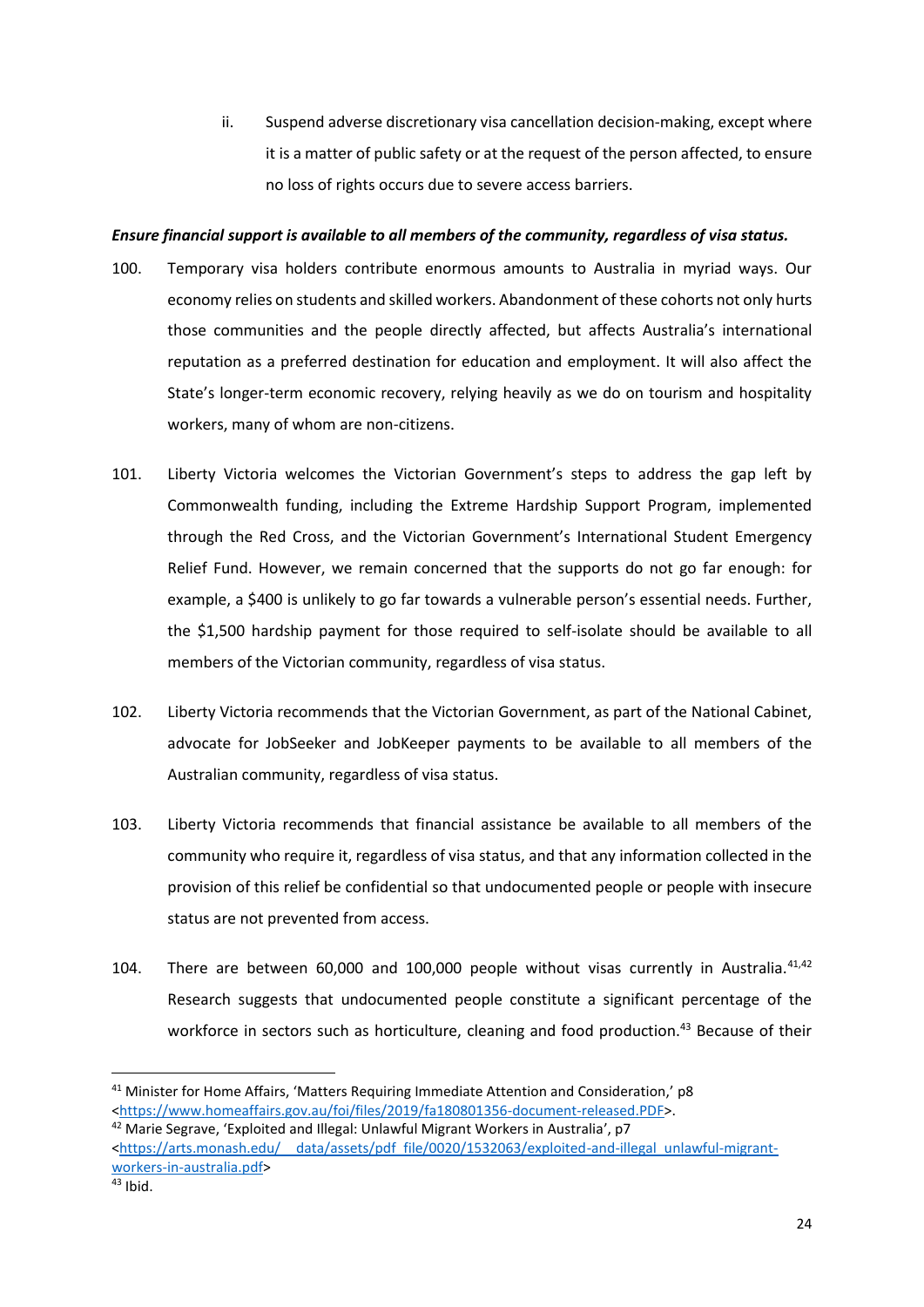legal status, undocumented people are often underpaid and exploited at work. Earning subsistence wages, and without access to basic forms of income and social support, undocumented people will be unable to observe social distancing, stay-at-home orders, or quarantine measures, and there may be significant barriers to receiving appropriate medical care.

- 105. Similarly, people facing severe financial hardship who do have visas are likely to face inordinate pressures to continue to attend work despite illness, and against government direction. They too may have insecure work or have precarious financial status. The provision of financial assistance will not only prevent harm to them, but mitigate the spread of COVID-19 by enabling compliance.
- 106. Premier Daniel Andrews has made clear that attending a workplace with symptoms "is the biggest driver of transmission", noting "we have to work together to keep anyone who's got symptoms away from work":<sup>44</sup> a key part of this fight is ensuring those with insecure financial situations are protected.

# *Increase funding to legal and social services providing support to refugees and people seeking asylum, and people in immigration detention.*

- 107. There is a long-standing shortage of legal and social assistance available for asylum seekers, refugees, and other non-citizens in Australia. The COVID-19 crisis has intensified the strain on service providers, with demand soaring and numerous barriers to provision of services. These essential services have also been a critical pathway for the provision of multilingual COVID-19 related information to culturally and linguistically diverse communities.
- 108. New research conducted by the Refugee Council of Australia investigated the social and financial costs of not extending COVID-19 lifelines to people seeking asylum and refugees. The RCOA found:
	- a. Almost 19,000 people in this cohort are estimated to lose their jobs during the present economic downturn. The unemployment rate is expected to double from 19.3 per cent to 41.8 per cent.

<sup>44</sup> Nicole Mills 'Victorians must not go to work with coronavirus symptoms or lockdown 'will not end', Dan Andrews says', *ABC News* (27 July 2020) [<https://www.abc.net.au/news/2020-07-27/coronavirus-cases-rise](https://www.abc.net.au/news/2020-07-27/coronavirus-cases-rise-again-as-victorians-go-to-work-while-sick/12495898)[again-as-victorians-go-to-work-while-sick/12495898>](https://www.abc.net.au/news/2020-07-27/coronavirus-cases-rise-again-as-victorians-go-to-work-while-sick/12495898)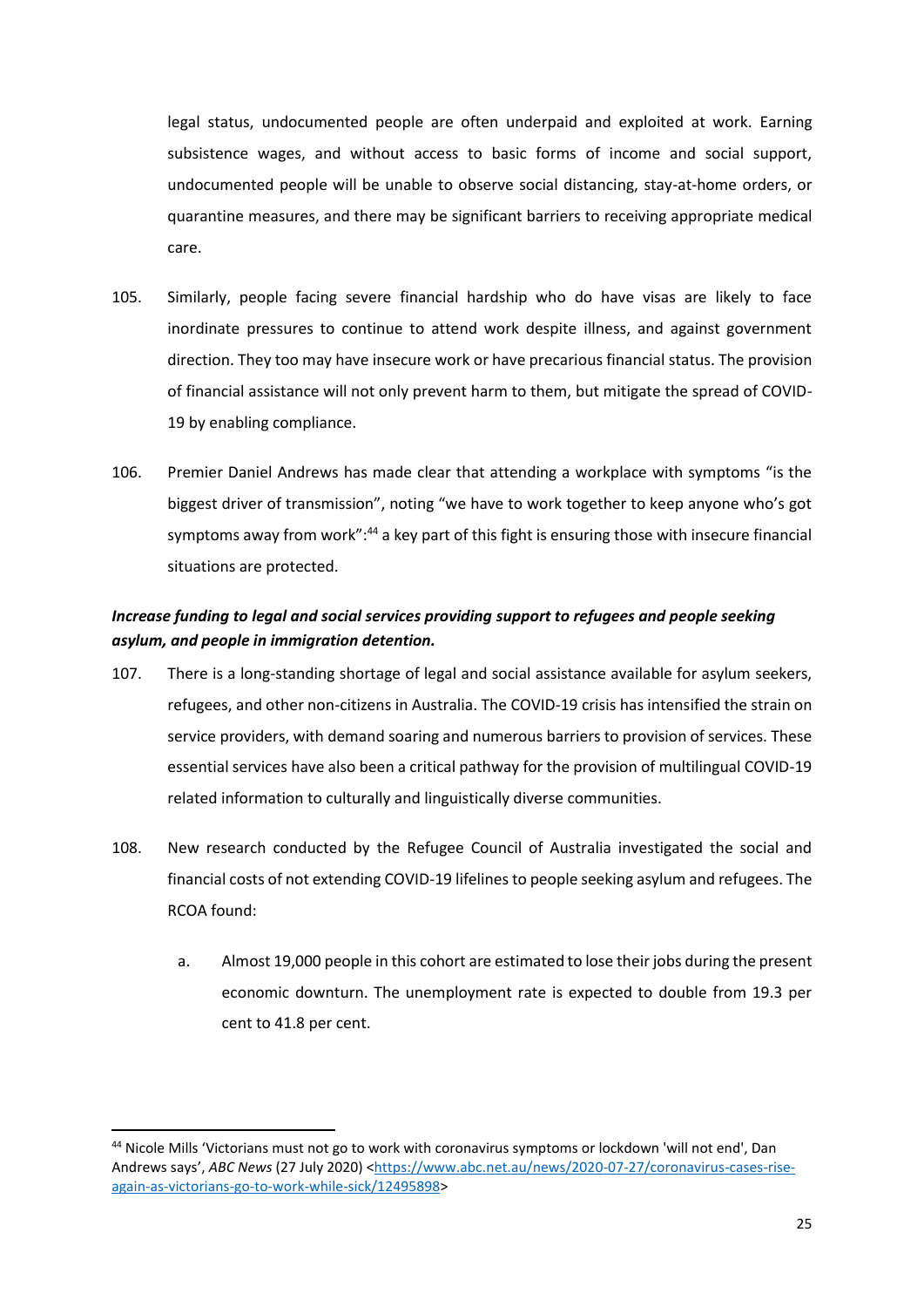- b. Of those who remain employed, 92 per cent are expected to earn less than the minimum wage.
- c. Thousands are expected to be pushed into poor health and homelessness. The homeless rate among refugees and asylum seekers on temporary visas is projected to rise to around 12 per cent.
- d. The added burden on health, justice, social and other services is expected to cost hundreds of millions of dollars.<sup>45</sup>
- 109. Liberty Victoria recommends that increased funding be urgently made available to ensure that vulnerable persons receive legal advice and, where necessary, representation. In particular, funding should be provided for people facing visa cancellation. This cohort are often detained and face particular barriers to understanding, responding to or engaging with the processes they are subjected to. Liberty Victoria also recommends further funding be made available to essential non-legal assistance for refugees and people seeking asylum in the community facing destitution, including housing.

# *Advocate in the National Cabinet to ensure transparent, appropriate and expert-led management of immigration detention, including controlled release of detainees.*

- 110. The Federal Government has acknowledged that those most at risk of serious infection include people in detention facilities.<sup>46</sup> Victoria is home to the Melbourne Immigration Transit Accommodation in Broadmeadows, as well as Alternative Places of Detention. Many people previously living freely in Victorian communities, and members of Victoria families, are detained in these places.
- 111. People in detention have very little agency or control over their circumstances or proximity to others.
- 112. Those in detention face insurmountable difficulties in attempting to self-isolate or comply with those Government-issued guidelines. Many have underlying health conditions that put that at a higher risk of serious illness or death should they contract the virus. People most

<sup>45</sup> Refugee Council of Australia, 'COVID-19 and humanitarian migrants on temporary visas: assessing the public costs' (Research Briefing Note 2, July 2020) <[https://www.refugeecouncil.org.au/wp](https://www.refugeecouncil.org.au/wp-content/uploads/2020/07/COVID-19-van-Kooy-.pdf)[content/uploads/2020/07/COVID-19-van-Kooy-.pdf>](https://www.refugeecouncil.org.au/wp-content/uploads/2020/07/COVID-19-van-Kooy-.pdf)

<sup>46</sup> Department of Health, Australian Government, 'What you need to know about coronavirus (COVID-19)' (24 March 2020) [<https://www.health.gov.au/news/health-alerts/novel-coronavirus-2019-ncov-health](https://www.health.gov.au/news/health-alerts/novel-coronavirus-2019-ncov-health-alert/what-you-need-to-know-about-coronavirus-covid-19)[alert/what-you-need-to-know-about-coronavirus-covid-19>](https://www.health.gov.au/news/health-alerts/novel-coronavirus-2019-ncov-health-alert/what-you-need-to-know-about-coronavirus-covid-19)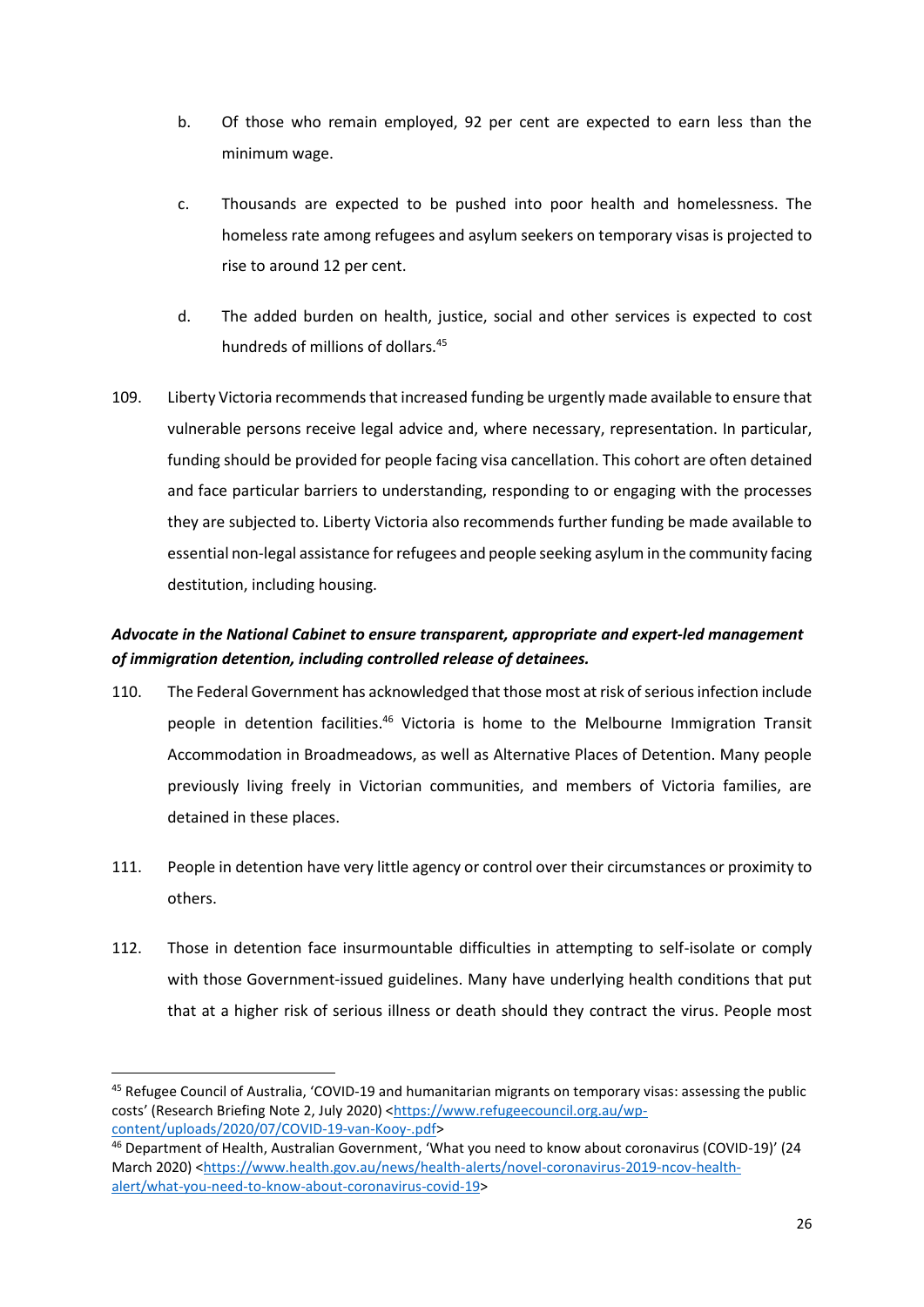vulnerable in detention include elderly people, people with ongoing health conditions including psychological conditions, minors and Aboriginal and Torres Strait Islander people.

- 113. Detainees are also facing immense psychological pressure: they are understandably terrified.
- 114. At declaring the biosecurity emergency, the Commonwealth Government should have had a clear and implementable plan for controlled release to community detention of low risk, highly vulnerable immigration detainees due to the increased risk of transmission and mortality in places of detention.<sup>47</sup>
- 115. Liberty Victoria condemns the reported use of solitary confinement practices for quarantine.
- 116. Liberty Victoria recommends that the Victorian Government advocate for a systematic review of numbers in immigration detention and consideration of alternative placement options, including controlled release. Appropriate oversight from bodies including the Commonwealth Ombudsman should also be ensured.

# *Advocate in the National Cabinet to suspend adverse discretionary visa cancellation decisionmaking.*

- 117. People facing visa cancellation are very often particularly vulnerable, as are their families in the community. They usually have some history of criminal offending, and may have trauma or refugee backgrounds.
- 118. The law is complex and the timeframes labyrinthine and strict.
- 119. The consequences of cancellation are severe, and include prolonged detention, forcible removal from Australia, and permanent separation of families. Many of those affected are held in correctional facilities under COVID-19 lockdown and cannot access appropriate assistance to ensure a fair hearing of their case.

<sup>47</sup>World Health Organisation, 'Preparedness, prevention and control of coronavirus disease (COVID-19) for COVID-19 in prisons and other places of detention' (15 March 2020)

<sup>&</sup>lt;https://www.euro.who.int/ data/assets/pdf file/0019/434026/Preparedness-prevention-and-control-of-[COVID-19-in-prisons.pdf>](https://www.euro.who.int/__data/assets/pdf_file/0019/434026/Preparedness-prevention-and-control-of-COVID-19-in-prisons.pdf). See also Prof Richard Coker, 'Report on Coronavirus and Immigration Detention', p15

<sup>(</sup>[<https://www.publicdefenders.nsw.gov.au/Pages/covid19/Report%20on%20Detention%20and%20COVID%2](https://www.publicdefenders.nsw.gov.au/Pages/covid19/Report%20on%20Detention%20and%20COVID%20(Final).pdf) [0\(Final\).pdf>](https://www.publicdefenders.nsw.gov.au/Pages/covid19/Report%20on%20Detention%20and%20COVID%20(Final).pdf); Diane Taylor, 'Home Office releases 300 from detention centres amid Covid-19 pandemic' *The Guardian* (22 March 2020) [<https://www.theguardian.com/uk-news/2020/mar/21/home-office-releases-300](https://www.theguardian.com/uk-news/2020/mar/21/home-office-releases-300-from-detention-centres-amid-covid-19-pandemic) [from-detention-centres-amid-covid-19-pandemic>](https://www.theguardian.com/uk-news/2020/mar/21/home-office-releases-300-from-detention-centres-amid-covid-19-pandemic).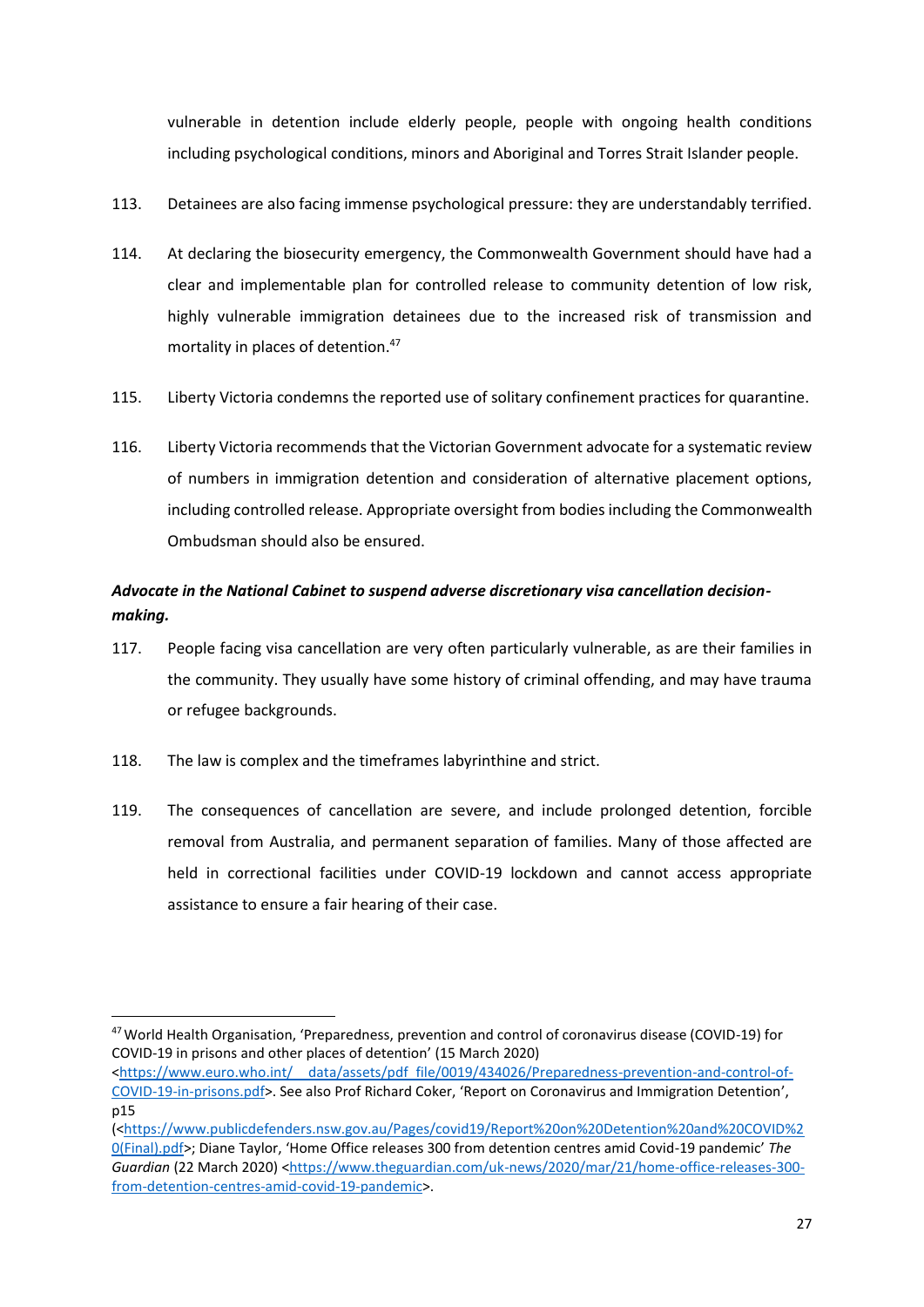- 120. Liberty Victoria understands that many people are unable to understand correspondence they receive regarding visa cancellation, or are without the means to sufficiently respond, and consequently, do not take action and miss strict immovable deadlines to access review. This means that they are denied the opportunity for a considered and appropriate review of their circumstances, with a decision made on the basis of the facts.
- 121. Given travel restrictions, they may be detained for prolonged periods, where their communication may be further restricted, and in circumstances of great hardship. No visits are presently permitted.
- 122. As a result of COVID-19, obtaining advice is more difficult. Many law and support services are more difficult to contact due to closures and demand. Interpreting services are overburdened and often impractical to use. People in detention may be quarantined or even in hospital. Services that used to monitor detention in person are no longer able to carry out that role.
- 123. Providing a full and meaningful response to in a visa cancellation process requires an affected person to gather a large volume of supporting documents, including letters or statements from family, employers and friends; medical records and letters health providers; documents from previous legal representatives, and documents that can only be obtained through freedom of information. COVID-19 has severely restricted people's ability to obtain such documents in a timely manner.
- 124. The Administrative Appeals Tribunal has issued new Practice Directions in the Migration and Refugee and General Divisions indicating hearings will be held by telephone, on the papers, or by video, rather than in person, representing a significant disadvantage to review applicants who *do* manage to lodge review applications.
- 125. This is all occurring in the context of significantly increased stress and lack of support. It will impact the integrity of decision-making and lead to disproportionate outcomes.
- 126. As visas are cancelled and detention becomes mandatory, the health risk in detention increases. Each new detainee is a significant risk to others.